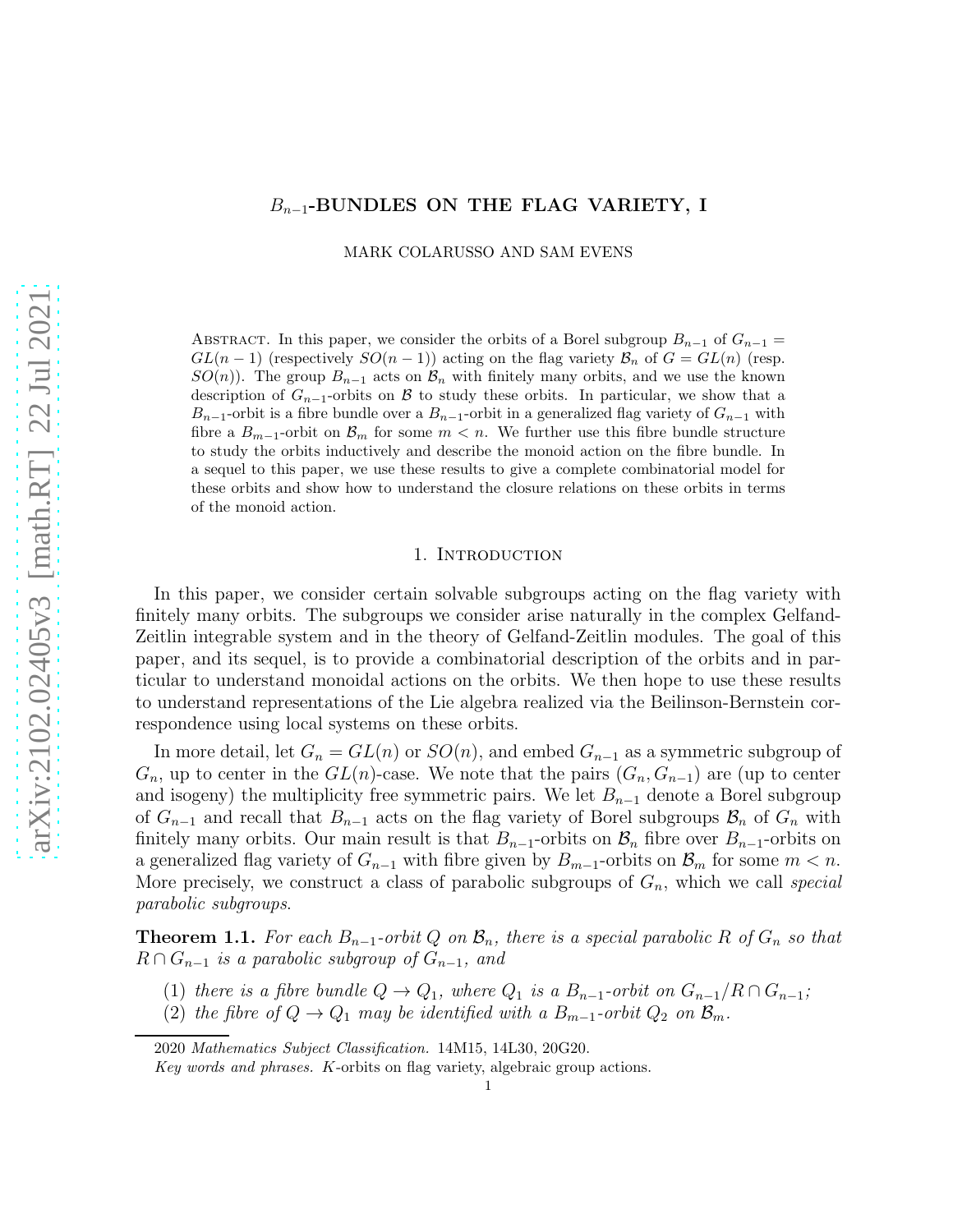#### 2 M. COLARUSSO AND S. EVENS

If we denote the above  $B_{n-1}$ -orbit by  $Q = \mathcal{O}(Q_1, Q_2)$ , then  $\mathcal{O}(Q_1, Q_2) = \mathcal{O}(Q'_1, Q'_2)$  if and only if  $Q_i = Q'_i$  for  $i = 1, 2$ .

Our theorem allows for an inductive description of  $B_{n-1}$ -orbits on the flag variety  $\mathcal{B}_n$  in terms of special parabolics, Weyl group data, and data derived inductively from the same problem for a smaller index. The special parabolic subalgebras are in oneto-one correspondence with  $G_{n-1}$ -orbits on  $\mathcal{B}_n$ . For the closed  $G_{n-1}$ -orbits on  $\mathcal{B}_n$ , the corresponding special parabolics are the representatives of these orbits given in Part (2) of Propositions [2.8,](#page-5-0) [2.9,](#page-7-0) and [2.10.](#page-7-1) The special parabolics corresponding to  $G_{n-1}$ -orbits that are not closed are given in the orthogonal cases by taking parabolics containing the upper triangular matrices and corresponding to the choice of simple roots  $\{\alpha_i, \ldots, \alpha_l\}$ where  $i = 1, \ldots, l$  for type B and  $i = 1, \ldots, l - 1$  for type D using the usual ordering of simple roots (see  $(3.4)$  and  $(3.7)$ ). In the general linear case the special parabolics are given by choosing a consecutive subset of simple roots and a corresponding element of the Weyl group (see  $(3.3)$ ).

In a sequel to this paper, we use our results to give a combinatorial description of the  $B_{n-1}$ -orbits on  $\mathcal{B}_n$ . Further, we use the action of a monoid using both simple roots of  $G_{n-1}$ and of  $G_n$  to show that every  $B_{n-1}$ -orbit arises from a zero dimensional  $B_{n-1}$ -orbit using the monoid action. Richardson and Springer [\[RS90\]](#page-23-0) have pointed out the seminal role of verifying this result in the description of the orbit closure relation. As a consequence of work of Richardson and Springer [\[RS90\]](#page-23-0), we use this result to determine the closure relation between  $B_{n-1}$ -orbits in terms of the monoid action. An essential step in this process is to describe instances when this monoid action may be described efficiently using the fibre bundle description of the orbits of Theorem [1.1](#page-0-0) (see Theorems [4.7,](#page-16-0) [4.11,](#page-18-0) and [4.12\)](#page-21-0).

In the  $GL(n)$ -case, Hashimoto [\[Has04\]](#page-22-0) describes the  $B_{n-1}$ -orbits on  $\mathcal{B}_n$ , and discusses part of the monoid action that we consider in this paper. Our work advances on [\[Has04\]](#page-22-0) in that our approach also describes orbits both in general linear and orthogonal cases in an essentially uniform manner, elucidates the bundle structure, and gives a complete description of the closure relation. While Hashimoto's approach is based on analyzing orbits of a Borel subgroup, our approach is based more on studying the orbits of  $G_{n-1}$ on the flag manifold. It would also be interesting to relate our results to the work of Gandini and Pezzini [\[GP18\]](#page-22-1), who study the general case of orbits of solvable subgroups of G with finitely many orbits on the flag variety of G. In particular, it would be of interest to understand some of the invariants they consider in their more general context in our situation.

In Section [2](#page-2-0) of this paper, we introduce notation and recall standard facts about orbits and embeddings of  $G_{n-1}$  in  $G_n$  for later use. In Section [3,](#page-8-1) we establish the fibre bundle structure for  $B_{n-1}$ -orbits and use it to give an inductive method to describe  $B_{n-1}$ -orbits on  $\mathcal{B}_n$ . In Section [4,](#page-13-0) we discuss the monoid action and compute it in cases where the role of the bundle structure is salient. The remaining cases are treated in the sequel to this paper using a more explicit combinatorial description of the orbits.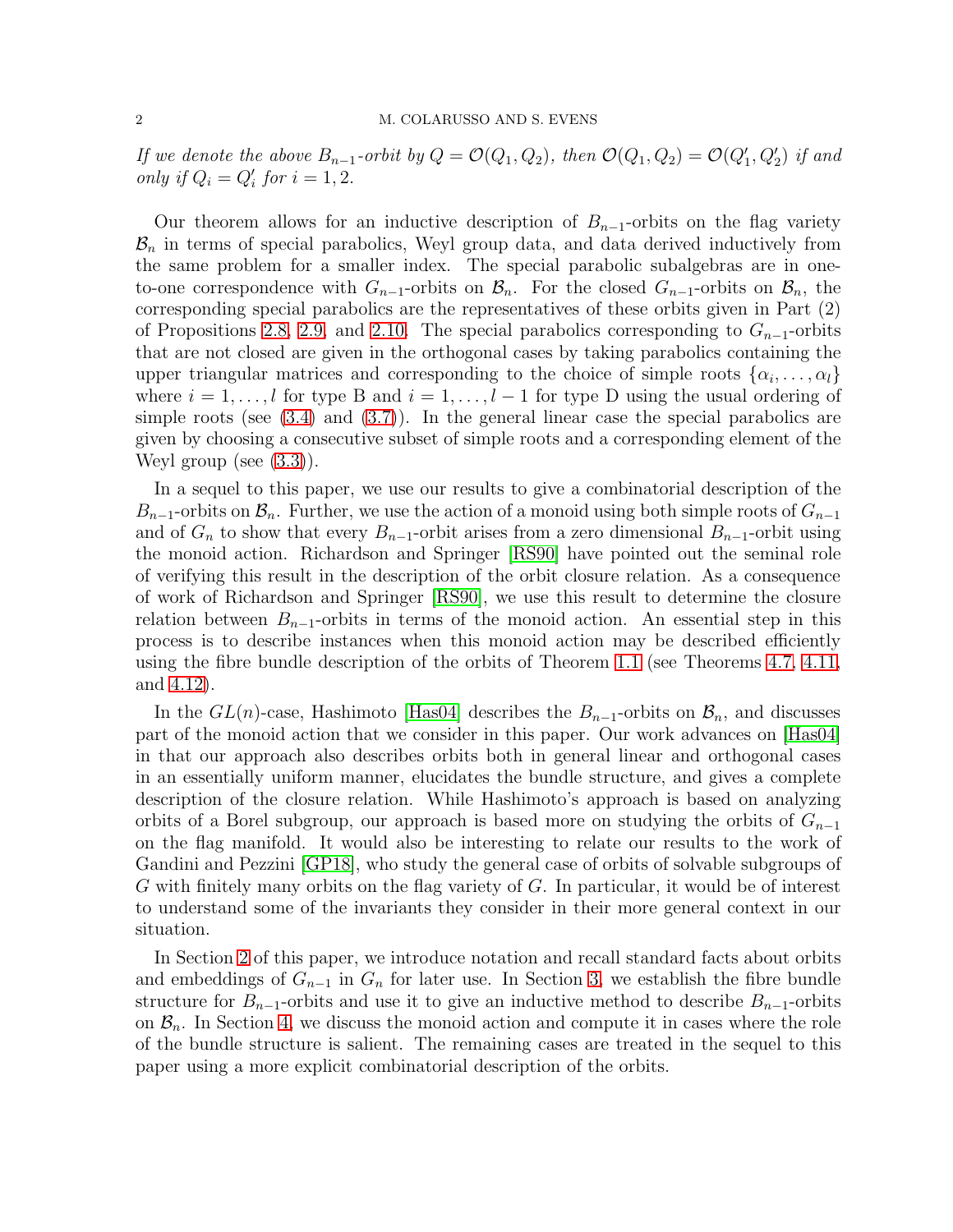We would like to thank Friedrich Knop, Jacopo Gandini, and Guido Pezzini for useful discussions which aided in the development of our results. During the preparation of this paper, the first author was supported in part by the National Security Agency grant H98230-16-1-0002 and the second author was supported in part by the Simons Foundation grant 359424.

### 2. Preliminaries

<span id="page-2-0"></span>We discuss some notation and standard results that will be used throughout the paper.

2.1. Notation. By convention, all algebraic groups and Lie algebras discussed in this paper have complex coefficients. If an algebraic group  $M$  is defined, we denote by the corresponding Gothic letter m its Lie algebra, and if a Lie subalgebra m of the Lie algebra of a complex Lie group G is given, we let M denote the connected subgroup of  $G$  with Lie algebra m. For an algebraic group M and  $q \in M$ , we denote by  $\text{Ad}(q)$  both the adjoint action of M on its Lie algebra, and the conjugation action of M on itself. As a convention, we let  $\mathcal{B}_{m}$  denote the flag variety of Borel subalgebras of the Lie algebra **m**, and let  $\mathcal{B}_n = \mathcal{B}_{\mathfrak{g}_n}$  for  $\mathfrak{g}_n = \mathfrak{gl}(n)$  or  $\mathfrak{so}(n)$ . For  $(V, \beta)$  a vector space with symmetric bilinear form  $\beta$  and subspace U, we let  $U^{\perp} := \{v \in V : \beta(u, v) = 0 \,\forall u \in U\}$ . Throughout the paper, we let  $\imath$  denote a fixed choice of  $\sqrt{-1}$ .

<span id="page-2-1"></span>2.2. **Realizations.** We use the conventions for realizing  $\mathfrak{so}(n)$  from Chapters 1 and 2 of [\[GW98\]](#page-22-2) (see also [\[CE19\]](#page-22-3)). More explicitly, we let  $\mathfrak{so}(n)$  be the symmetry Lie algebra of the non-degenerate, symmetric bilinear form  $\beta$  on  $\mathbb{C}^n$  given by  $\beta(x,y) = x^T J y$ , where J is the automorphism of  $\mathbb{C}^n$  such that  $J(e_i) = e_{n+1-i}$  for the standard basis  $e_1, \ldots, e_n$ of  $\mathbb{C}^n$  and  $i = 1, \ldots, n$ . Note that  $\beta(e_j, e_{n+1-j}) = 1$  for  $j = 1, \ldots, n$ . We let  $SO(n)$  be the connected algebraic group with Lie algebra  $\mathfrak{so}(n)$ . Then the subalgebra  $\mathfrak{h}_n$  consisting of diagonal matrices in  $\mathfrak{so}(n)$  is a Cartan subalgebra, and the subalgebra  $\mathfrak{b}_+$  consisting of upper triangular matrices in  $\mathfrak{so}(n)$  is a Borel subalgebra, and we refer to these as the standard Cartan and Borel subalgebras. We refer also to  $\mathfrak{h}_n$  and  $\mathfrak{b}_+$  to denote the diagonal and upper triangular matrices in  $\mathfrak{gl}(n)$ . For  $\mathfrak{g} = \mathfrak{gl}(n)$  or  $\mathfrak{so}(n)$ , any parabolic subalgebra  $\mathfrak{p} \supset \mathfrak{b}_+$  we refer to as a standard parabolic subalgebra. We also let  $\Phi = \Phi(\mathfrak{g}, \mathfrak{h}_n)$  denote the roots of  $\mathfrak g$  with respect to the Cartan subalgbra  $\mathfrak h_n$ . If  $\alpha \in \Phi$ , we let  $\mathfrak g_\alpha$  denote the root space corresponding to the root  $\alpha$ .

It will be convenient to relabel the standard basis  $\{e_1, \ldots, e_n\}$  of  $\mathbb{C}^n$  depending on whether *n* is even or odd. If  $n = 2l$  is even, then we let  $e_{-i} := e_{2l+1-i}$  for  $i = 1, \ldots, l$ . Note that for  $j, k \in \{-l, \ldots, -1, 1, \ldots, l\}$ , we have  $\beta(e_j, e_k) = \delta_{j-k}$ . If  $n = 2l + 1$ , then we let  $e_0 := e_{l+1}$  and  $e_{-i} := e_{2l+2-i}$  for  $i = 1, \ldots, l$ . For  $j, k \in \{-l, \ldots, -1, 0, 1, \ldots, l\}$ , we have  $\beta(e_j, e_k) = \delta_{j,-k}$ .

We recall the real rank one subalgebras for  $\mathfrak{gl}(n)$  and  $\mathfrak{so}(n)$ . For  $\mathfrak{g} = \mathfrak{gl}(n)$ , let  $t =$  $diag[1,\ldots,1,-1] \in GL(n)$ , and let  $\theta(x) = txt^{-1}$  for  $x \in \mathfrak{g}$ . Then the fixed set  $\mathfrak{g}^{\theta} =$  $\mathfrak{gl}(n-1)\oplus\mathfrak{gl}(1)$ , regarded as block matrices, and  $\mathfrak{g}_{n-1}=\mathfrak{gl}(n-1)\oplus 0$ .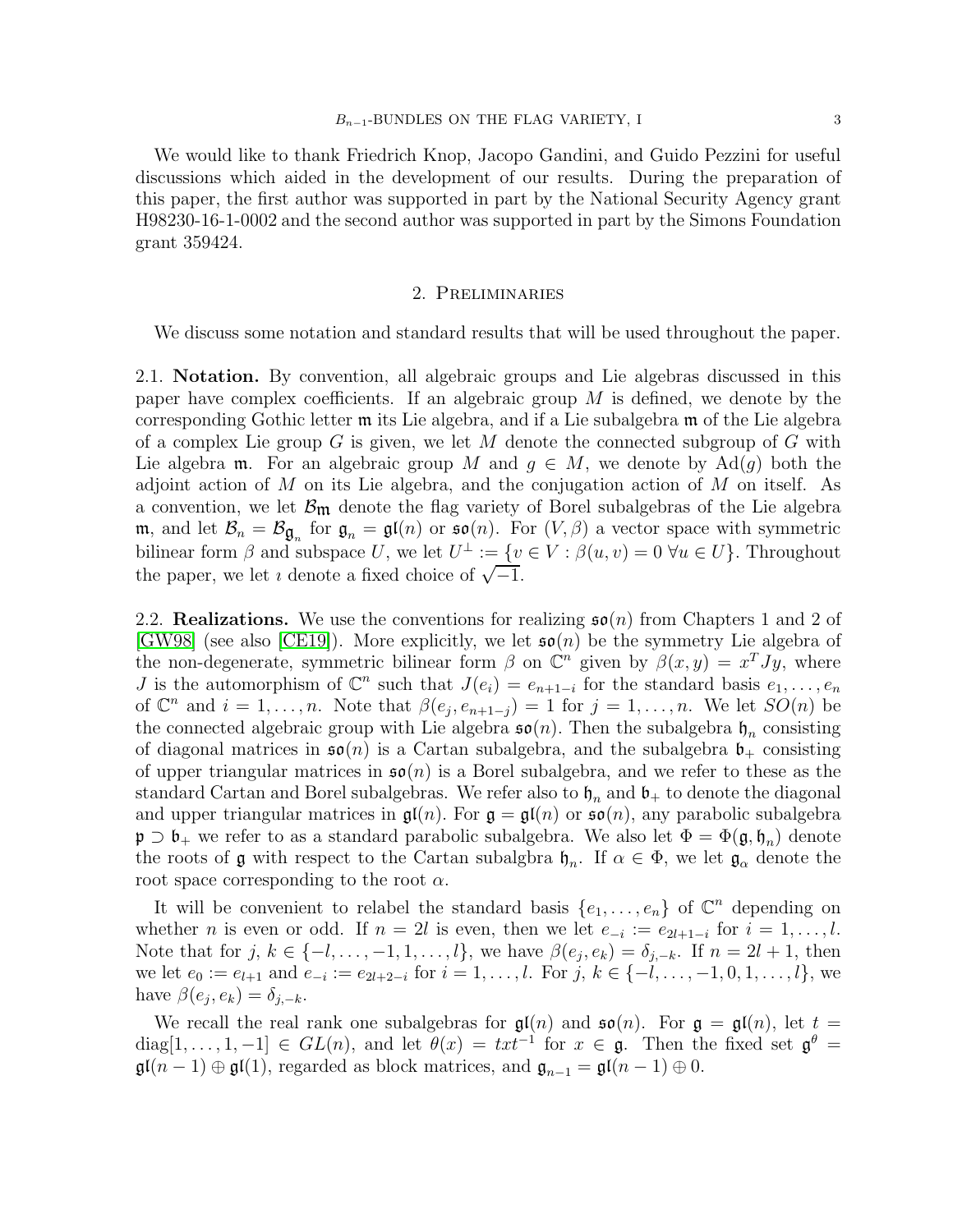For  $g = \epsilon \sigma(2l + 1)$ , let t be an element of the Cartan subgroup with Lie algebra  $\mathfrak{h}_{2l+1}$  with the property that  $\text{Ad}(t)|\mathfrak{g}_{\alpha_i} = \text{id}$  for  $i = 1, \ldots, l-1$  and  $\text{Ad}(t)|\mathfrak{g}_{\alpha_l} = -\text{id}$ . Consider the involution  $\theta_{2l+1} := \text{Ad}(t)$ . Then  $\mathfrak{k} := \mathfrak{g}^{\theta_{2l+1}} \cong \mathfrak{so}(2l)$ , realized as block matrices with the  $l + 1$ st rows and columns equal to 0 (see [\[Kna02\]](#page-22-4), p. 700). Note that  $\mathfrak{h}_{2l+1} = \mathfrak{h}_{2l} \subset \mathfrak{k}$ . For later use, let  $\sigma_{2l+1}$  be the diagonal matrix with respect to the basis  $\{e_1,\ldots,e_l,e_0,e_{-l},\ldots,e_{-1}\}\$  such that  $\sigma_{2l+1}\cdot e_j=e_j$  for  $j\neq 0$  and  $\sigma_{2l+1}\cdot e_0=-e_0$  and note that  $\theta = \theta_{2l+1} = \text{Ad}(\sigma_{2l+1}).$ 

In the case  $\mathfrak{g} = \mathfrak{so}(2l)$ , consider the involutive linear map  $\sigma_{2l} : \mathbb{C}^{2l} \to \mathbb{C}^{2l}$  such that  $\sigma_{2l}(e_l) = e_{-l}$  and  $\sigma_{2l}(e_i) = e_i$  for  $i \neq l$  or  $-l$ . Define an involution  $\theta$  of  $\mathfrak{g}$  by  $\theta = \text{Ad}(\sigma_{2l})$ . Then  $\mathfrak{k} := \mathfrak{g}^{\theta_{2l}} \cong \mathfrak{so}(2l-1)$ , and  $\theta_{2l}$  is the involution induced by the diagram automorphism interchanging the simple roots  $\alpha_{l-1}$  and  $\alpha_l$  (see [\[Kna02\]](#page-22-4), p. 703). If we realize  $\mathfrak{h}_{2l}$  as diagonal matrices of the form  $x = diag[x_1, \ldots, x_l, -x_l, \ldots, -x_1]$  and define for  $i = 1, \ldots, l$ ,  $\epsilon_i \in \mathfrak{h}_{2l}^*$  by  $\epsilon_i(x) = x_i$ , then the induced action of  $\theta_{2l}$  is via  $\theta_{2l}(\epsilon_i) = -\epsilon_l$  and  $\theta_{2l}(\epsilon_i) = \epsilon_i$  for  $i = 1, \ldots, l - 1$ . We will omit the subscripts  $2l + 1$  and  $2l$  from  $\theta$  when g is understood.

We also denote the involution of the corresponding classical group G by  $\theta$ . For  $G =$  $GL(n)$ ,  $G^{\theta} \cong GL(n-1) \times GL(1)$  is connected, while for  $G = SO(n)$ , the group  $G^{\theta} \cong$  $S(O(n-1) \times O(1))$  is disconnected. We let  $K := (G^{\theta})^0$  be the identity component of  $G^{\theta}$ . Then  $K \cong SO(n-1)$ , and K has Lie algebra  $\mathfrak{k} = \mathfrak{g}^{\theta}$ .

**Remark 2.1.** For  $SO(n)$ , note that we can realize the subgroups  $SO(n-1)$  and  $SO(n-1)$ 2) as follows. For n either odd or even, note that the  $-1$  eigenspace  $(\mathbb{C}^n)^{-\sigma_n}$  is one dimensional and is nondegenerate for the restriction of  $\beta$ . If  $(\mathbb{C}^n)^{-\sigma_n} = \mathbb{C}v_n$ , then since the perpindicular of an  $SO(n-1)$ -stable subspace is  $SO(n-1)$ -stable, it follows that

<span id="page-3-0"></span>(2.1) 
$$
SO(n-1) = \{g \in SO(n) : g \cdot v_n = v_n\}.
$$

In the case  $n = 2l$ , let  $V_2 = \mathbb{C}e_l + \mathbb{C}e_{-l}$ . Then

<span id="page-3-1"></span>(2.2) 
$$
SO(2l - 2) = \{g \in SO(2l) : g \cdot v = v \,\,\forall v \in V_2\}.
$$

Here  $SO(2l-2)$  is realized as determinant one orthogonal transformations of the orthogonal complement  $V_2^{\perp}$  to  $V_2$ . In the case  $n = 2l + 1$ , one similarly observes that

<span id="page-3-2"></span>
$$
(2.3) \qquad SO(2l-1) = \{ g \in SO(2l+1) : g \cdot e_0 = e_0, \ g \cdot (e_l - e_{-l}) = e_l - e_{-l} \}
$$

For later use, we also note that if  $\alpha_1, \ldots, \alpha_l$  are the simple roots for  $SO(2l+1)$ , then the simple roots for  $SO(2l)$  are given by  $\alpha_1, \ldots, \alpha_{l-1}, \alpha_{l-1}+2\alpha_l$ . We may take as root vectors for the last two simple roots of the Lie algebra  $\mathfrak{so}(2l)$  the vectors  $e_{\alpha_{l-1}} = E_{l-1,l} - E_{-l,-(l-1)}$ and  $e_{\alpha_l} = E_{l-1,-l} - E_{l,-(l-1)}$  and then their sum  $e_{\alpha_{l-1}} + e_{\alpha_l}$  is the root vector for for  $\mathfrak{so}(2l-1)$  for the simple root  $\alpha_{l-1}$ .

<span id="page-3-3"></span>2.3. Description of K-orbits on  $\mathcal{B}_n$  in the multiplicity free setting. Note that the cases  $(\mathfrak{g}, \mathfrak{g}_{n-1}) = (\mathfrak{gl}(n), \mathfrak{gl}(n-1))$  or  $(\mathfrak{so}(n), \mathfrak{so}(n-1))$  are up to center essentially the only situations where each irreducible representation of  $\mathfrak g$  has multiplicity free branching law when regarded as a representation of a symmetric subalgebra  $\mathfrak{k}$ . By abuse of notation, we use  $\mathfrak{k}$  to denote  $\mathfrak{g}_{n-1}$  and K to denote  $G_{n-1}$ . This property is well-known to be equivalent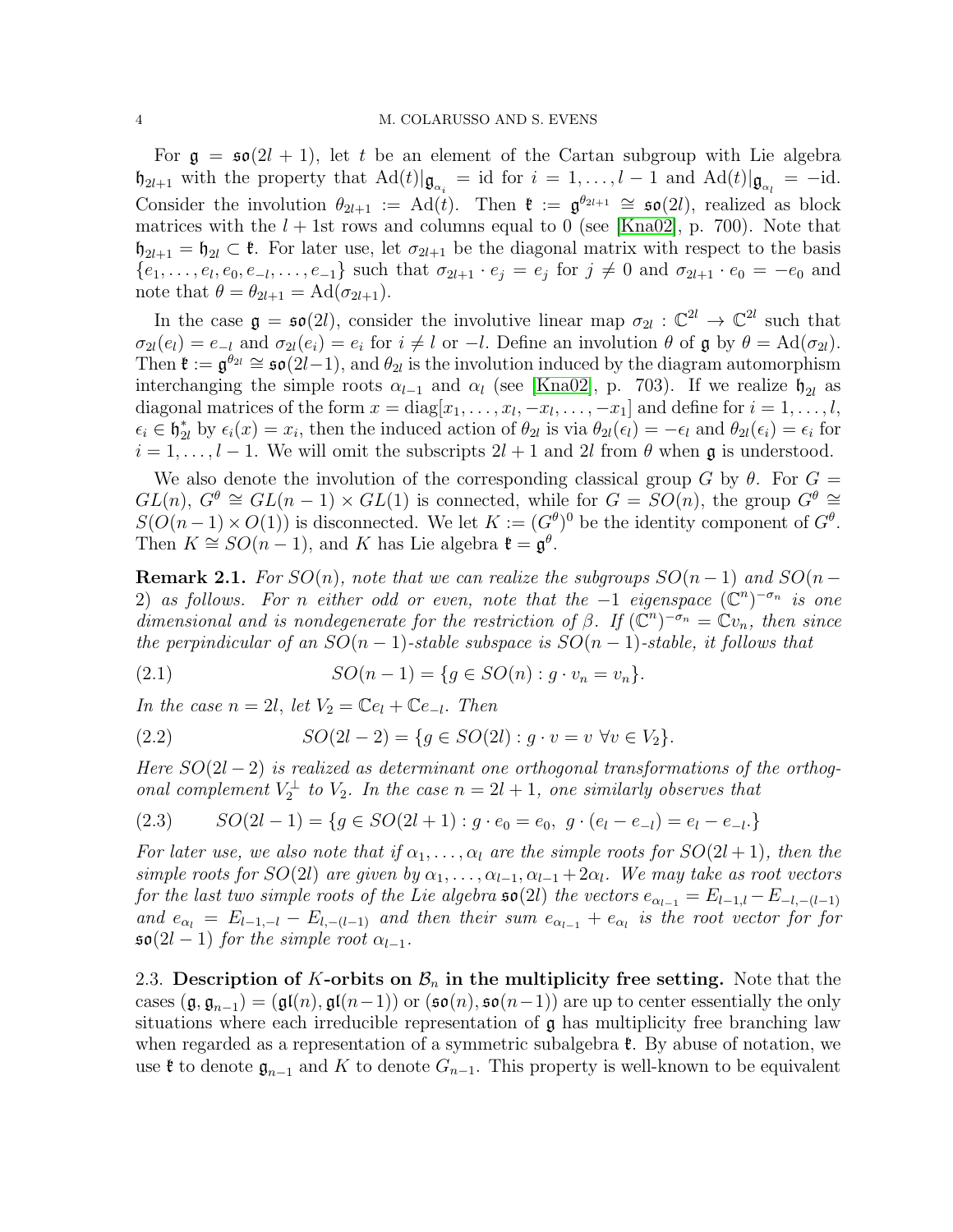to the property that a Borel subgroup  $B_K$  of K has finitely many orbits on  $\mathcal{B}_{\mathfrak{g}}$ , the variety of Borel subalgebras of g (see for example, Proposition 3.1.3 of [\[CE19\]](#page-22-3)).

<span id="page-4-0"></span>**Notation 2.2.** For a group A acting on a variety X, we let  $A \ X$  denote the collection of A-orbits on X

We will need to use an explicit description of  $K\backslash\mathcal{B}_{\mathfrak{g}}$ . We present this mostly without proof, and note that it follows from explicit study of the Richardson-Springer discussion of orbits in [\[RS90\]](#page-23-0), and is worked out explicitly for  $GL(n)$  in Section 4.4 of [\[CE14\]](#page-22-5) (see especially Example 4.16, and Examples 4.30 to 4.32) and for  $SO(n)$  in section 2.7 of [\[CE\]](#page-22-6).

We first recall the monoidal action. Suppose  $M$  is a subgroup of  $G$  acting with finitely many orbits on the flag variety  $\mathcal{B}_{\mathfrak{g}}$  of Borel subalgebras of  $\mathfrak{g}$ , the Lie algebra of connected reductive group G. For a simple root  $\alpha$  for G, consider the  $\mathbb{P}^1$ -bundle  $p : \mathcal{B}_{\mathfrak{g}} \to \mathcal{P}_{\alpha, \mathfrak{g}}$ , where  $\mathcal{P}_{\alpha,\mathbf{g}}$  consists of the parabolic subalgebras of  $\mathfrak g$  with Lie algebra G-conjugate to  $\mathfrak{b}_0 + \mathfrak{g}_{-\alpha}$ , where  $\mathfrak{b}_0$  is a Borel subalgebra for which  $\alpha$  is a simple root. We call the parabolic subalgebras in  $\mathcal{P}_{\alpha,\mathfrak{g}}$  simple parabolics of type  $\alpha$ . Then if  $Q = M \cdot \mathfrak{b}$  is a M-orbit in  $\mathcal{B}_{\mathfrak{g}}, p^{-1}p(Q)$  contains a unique open M-orbit, and we call this orbit  $m(s_\alpha) * Q$  and note that if  $m(s_\alpha)*Q\neq Q$ , then  $\dim(m(s_\alpha)*Q)=\dim(Q)+1$ . We let  $\mathfrak{p}_\alpha=p(\mathfrak{b})$  and let  $P_\alpha$ denote the corresponding parabolic subgroup of G with unipotent radical  $U_{\alpha}$  and if T is a maximal torus of the group B with Lie algebra  $\mathfrak{b}$ , let  $L_{\alpha}$  be the Levi subgroup of  $P_{\alpha}$ containing T and let  $Z_\alpha$  be the center of  $L_\alpha$ . We denote by  $M_\alpha$  the image of  $M \cap P_\alpha$  in the group  $S_{\alpha} := P_{\alpha}/Z_{\alpha}U_{\alpha}$  locally isomorphic to  $SL(2)$ . Then one of the following occurs.

- (1) Complex Case:  $M_{\alpha}$  contains a maximal unipotent subgroup of  $S_{\alpha}$  and is contained in a Borel subgroup of  $S_{\alpha}$ . In this case,  $m(s_{\alpha}) * Q$  meets  $p^{-1}p(\mathfrak{b})$  in a  $M_{\alpha}$ -orbit isomorphic to  $\mathbb C$  and the complement is a point;
- (2) Noncompact/Real Case:  $M_{\alpha}$  is locally isomorphic to a maximal torus of  $S_{\alpha}$ . In this case,  $m(s_\alpha) * Q$  meets  $p^{-1}p(\mathfrak{b})$  in a  $M_\alpha$ -orbit isomorphic to  $\mathbb{C}^\times$ , and if  $M_\alpha$  is a torus, the complement is a union of two  $M_{\alpha}$ -orbits, and otherwise, the complement is a single  $M_{\alpha}$ -orbit;
- (3) Compact Case:  $M_{\alpha} = S_{\alpha}$ . In this case,  $m(s_{\alpha}) * Q = Q$  and  $p^{-1}p(\mathfrak{b}) \cong \mathbb{P}^1$  is a single  $M_{\alpha}$ -orbit.

**Definition 2.3.** (1) In the complex case above, we say that the simple root  $\alpha$  is complex stable for Q if  $m(s_0) * Q \neq Q$  and complex unstable for Q if  $m(s_0) * Q = Q$ ;

- (2) In the noncompact/real case above, we say that the simple root  $\alpha$  is noncompact for Q if  $m(s_\alpha)*Q \neq Q$  and real for  $Q$  if  $m(s_\alpha)*Q = Q$ ;
- (3) In the compact case above, we say the simple root  $\alpha$  is compact for Q, and note that in this case  $m(s_\alpha)*Q=Q$ .

The type of a simple root  $\alpha$  for Q depends only on Q and not on the choice of b. We introduce some notation needed to describe K-orbits on  $B_{\mathfrak{g}}$ .

Remark 2.4. When M is the fixed point set of an involution G, then our description of roots by type coincides with the usual definition from real groups [\[RS90\]](#page-23-0).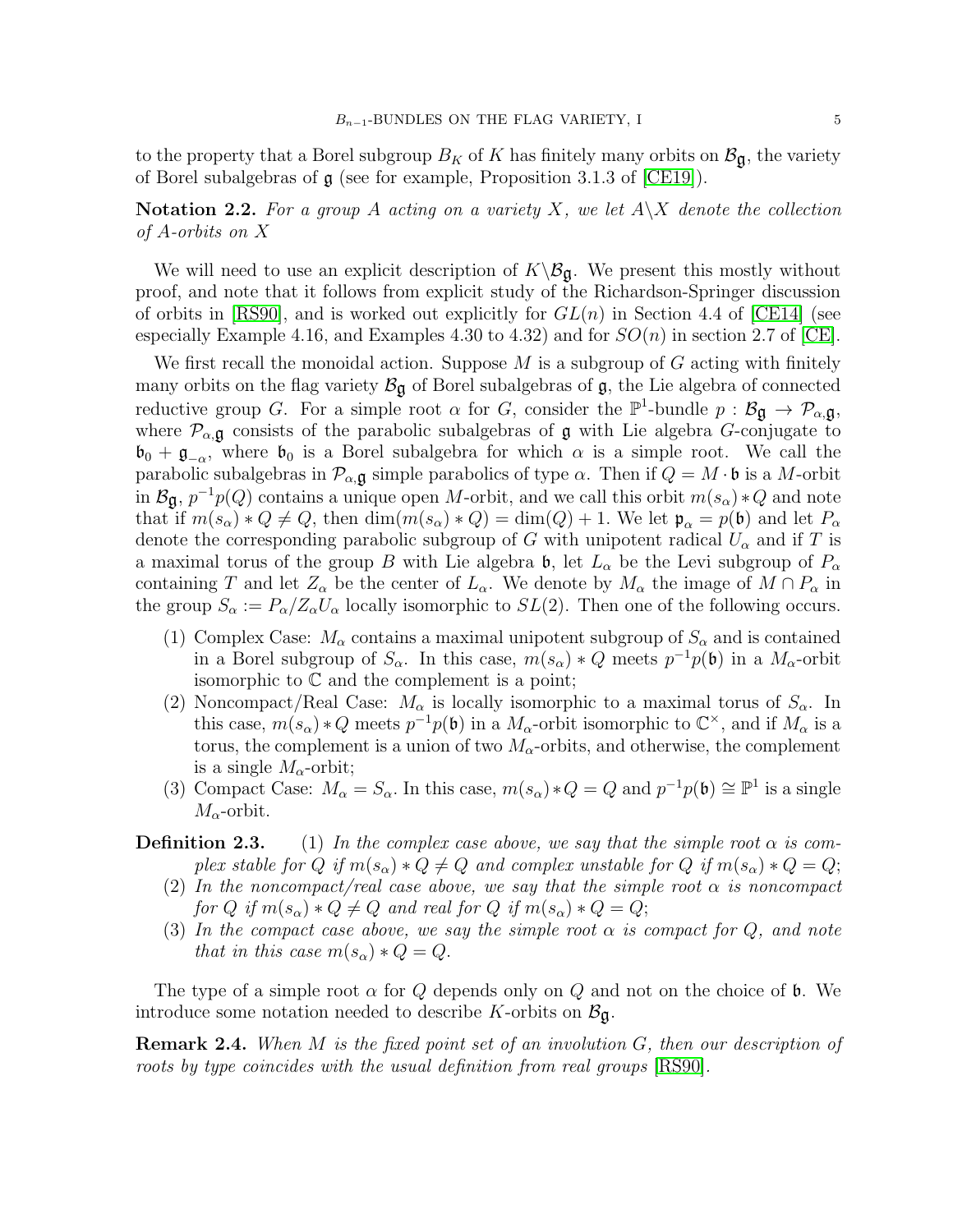Notation 2.5. For each simple root  $\alpha$ , choose root vectors  $e_{\alpha} \in \mathfrak{g}_{\alpha}, f_{\alpha} \in \mathfrak{g}_{-\alpha}$ , and  $h_{\alpha} = [e_{\alpha}, f_{\alpha}]$  so that  $e_{\alpha}, f_{\alpha}, h_{\alpha}$  spans a subalgebra of  $\mathfrak g$  isomorphic to  $\mathfrak{sl}(2)$ . Consider the unique Lie algebra homomorphism  $\phi_{\alpha} : \mathfrak{sl}(2) \to \mathfrak{g}$  such that:

(2.4) 
$$
\phi_{\alpha} : \begin{bmatrix} 0 & 1 \\ 0 & 0 \end{bmatrix} \to e_{\alpha}, \ \phi_{\alpha} : \begin{bmatrix} 0 & 0 \\ 1 & 0 \end{bmatrix} \to f_{\alpha}, \ \phi_{\alpha} : \begin{bmatrix} 1 & 0 \\ 0 & -1 \end{bmatrix} \to h_{\alpha}
$$

Let  $\phi_{\alpha} : SL(2) \rightarrow G$  be the induced Lie group homomorphism, and let

(2.5) 
$$
u_{\alpha} = \phi_{\alpha} \left( \frac{1}{\sqrt{2}} \begin{bmatrix} 1 & i \\ i & 1 \end{bmatrix} \right).
$$

In the remainder of this section, we consider the cases where  $K = G_{n-1}$  as above, and consider the monoid action relative to the K-action on  $\mathcal{B}_n$ . We now introduce some notation which will be used throughout the paper.

### Notation 2.6. Let

<span id="page-5-1"></span>
$$
\mathcal{F} = (V_0 = \{0\} \subset V_1 \subset \cdots \subset V_i \subset \cdots \subset V_n = \mathbb{C}^n)
$$

be a full flag in  $\mathbb{C}^n$ , with dim  $V_i = i$  and  $V_i = span\{v_1, \ldots, v_i\}$ , with each  $v_j \in \mathbb{C}^n$ . We will denote this flag F by

$$
\mathcal{F} = (v_1 \subset v_2 \subset \cdots \subset v_i \subset v_{i+1} \subset \cdots \subset v_n).
$$

We will also make use of the following notation for partial flags in  $\mathbb{C}^n$ . Let

 $\mathcal{P} = (V_0 = \{0\} \subset V_1 \subset \cdots \subset V_i \subset \cdots \subset V_k = \mathbb{C}^n)$ 

denote a k-step partial flag with  $\dim V_j = i_j$  and  $V_j = span{v_1, \ldots, v_{i_j}}$  for  $j = 1, \ldots, k$ . Then we denote P as

$$
\mathcal{P} = (\{v_1, \ldots, v_{i_1}\} \subset \{v_{i_1+1}, \ldots, v_{i_2}\} \subset \cdots \subset \{v_{i_{k-1}+1}, \ldots, v_{i_k}\}).
$$

Notation 2.7. Let  $T$  be the maximal torus of  $G$  with Lie algebra  $t$ , and let  $W$  be the Weyl group with respect to T. For an element  $w \in W$ , let  $\dot{w} \in N_G(T)$  be a representative of w. If  $\mathfrak{m} \subset \mathfrak{g}$  is a Lie subalgebra which is normalized by T, then  $\text{Ad}(\dot{w})\mathfrak{m}$  is independent of the choice of representative of w, and we denote it by  $w(\mathfrak{m})$ . Similarly, we denote by  $w(M)$  the corresponding group.

<span id="page-5-0"></span>Proposition 2.8. Let  $\mathfrak{g} = \mathfrak{gl}(n)$  and  $\mathfrak{k} = \mathfrak{gl}(n-1)$ .

- (1) The number of K-orbits on  $\mathcal{B}$  is  $\binom{n+1}{2}$  $\binom{+1}{2}$ .
- (2) For  $i = 1, \ldots, n$ , let  $w_i$  be the cycle  $(n, n-1, \ldots, i)$  in the symmetric group  $S_n$ , and let  $\mathfrak{b}_i := w_i(\mathfrak{b}_+)$ . The distinct closed K-orbits on B are the K-orbits  $Q_i = K \cdot \mathfrak{b}_i$ so there are exactly n closed K-orbits. Further, the Borel subalgebra  $\mathfrak{b}_i$  is the stabilizer of the flag:

(2.6) 
$$
\mathcal{F}_i := (e_1 \subset \cdots \subset e_{i-1} \subset \underbrace{e_n}_{i} \subset e_i \subset \cdots \subset e_{n-1}).
$$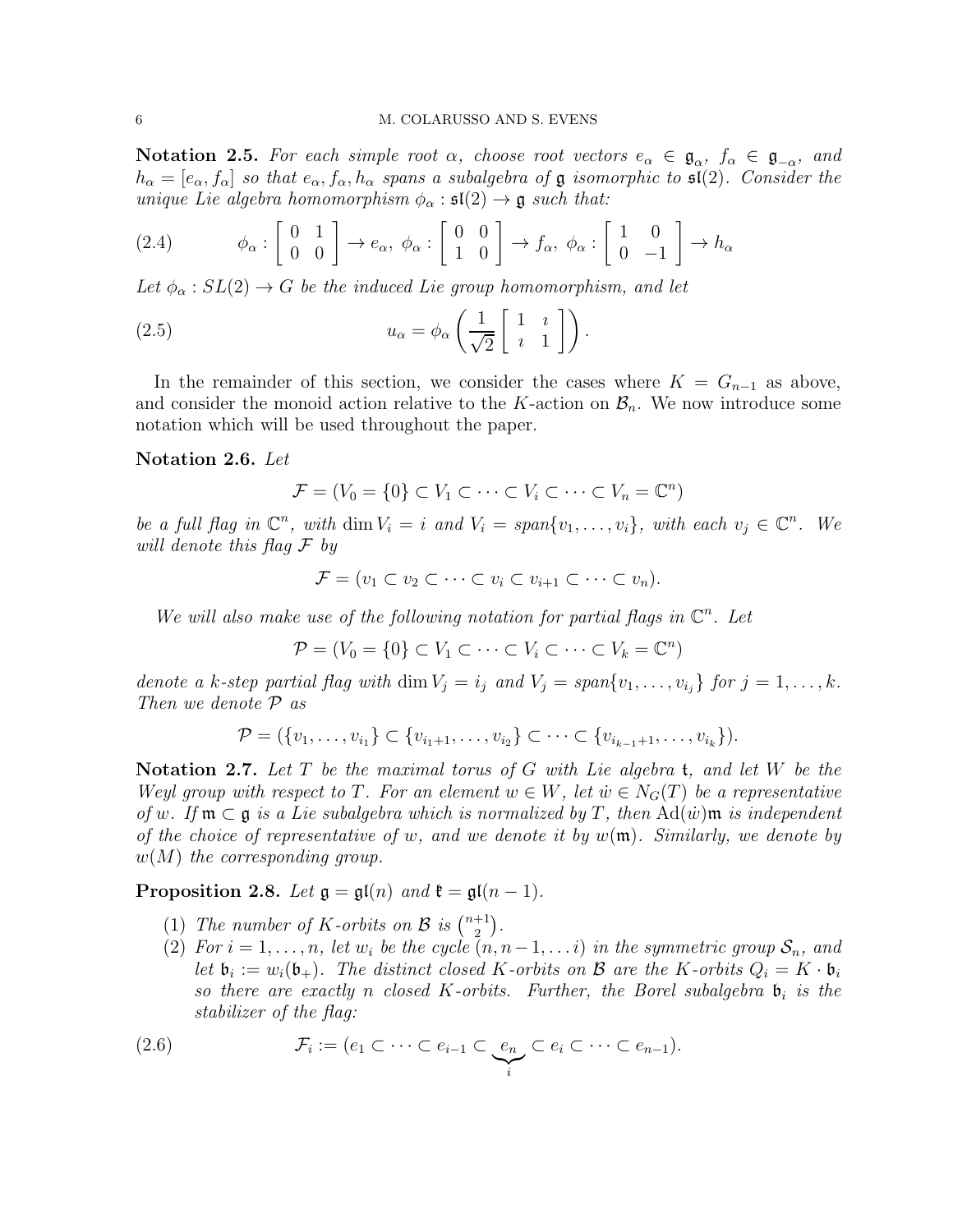(3) The non-closed K-orbits are of the form:

$$
(2.7) \tQ_{i,j} = m(s_{\alpha_{j-1}}) \dots m(s_{\alpha_i}) * Q_i
$$

with  $1 \leq i < j \leq n$ . The codimension of  $Q_{i,j}$  is  $n-1-(j-i)$ . Further, the Borel subalgebra:

(2.8) 
$$
\mathfrak{b}_{i,j} := \mathrm{Ad}(\hat{v})(\mathfrak{b}_+) \in Q_{i,j}, \quad \hat{v} := \dot{w}_i \cdot u_{\alpha_i} \cdot \dot{s}_{\alpha_{i+1}} \dots \dot{s}_{\alpha_{j-1}},
$$

<span id="page-6-1"></span><span id="page-6-0"></span>and  $\mathfrak{b}_{i,j}$  is the stabilizer of the flag:

$$
(2.9) \quad \mathcal{F}_{i,j} := (e_1 \subset \cdots \subset e_{i-1} \subset \underbrace{e_i + e_n}_{i} \subset e_{i+1} \subset \cdots \subset e_{j-1} \subset \underbrace{e_n}_{j} \subset e_j \subset \cdots \subset e_{n-1}).
$$

In particular, the unique open orbit is  $Q_{1,n}$ , and it contains the Borel subalgebra

$$
\mathfrak{b}_{1,n} = \mathrm{Ad}(w_1)\mathrm{Ad}(u_{\alpha_1})s_{\alpha_2}\ldots s_{\alpha_{n-1}}(\mathfrak{b}_+)
$$

which stabilizes the flag:

$$
(2.10) \qquad \qquad \mathcal{F}_{1,n} := (e_1 + e_n \subset e_2 \subset \cdots \subset e_{n-1} \subset e_n).
$$

The following diagram indicates the K-orbits on  $\mathcal{B}_4$ , together with the order relations given by closure. For general  $n$ , the diagram has the same shape, with  $n$  closed orbits,  $n-1$  orbits one line below, and so forth, until we have one orbit on the last line.

Q<sup>1</sup> Q<sup>2</sup> Q<sup>3</sup> Q<sup>4</sup> Q1,<sup>2</sup> Q2,<sup>3</sup> Q3,<sup>4</sup> Q1,<sup>3</sup> Q2,<sup>4</sup> Q1,<sup>4</sup>

We now classify the orbits of  $K = SO(n-1)$  on the flag variety for  $\mathfrak{g} = \mathfrak{so}(n)$ . When  $n = 2l + 1$  is odd, there is a bijection between  $\mathcal{B}_{\mathfrak{so}(n)}$  and the set of all maximal isotropic flags in  $\mathbb{C}^n$ , i.e., partial flags of the form

$$
\mathcal{IF} = (V_1 \subset \cdots \subset V_i \subset \cdots \subset V_l),
$$

with  $\dim(V_i) = i$  and  $B(u, w) = 0$  for all  $u, w \in V_i$ . When  $n = 2l$  is even, the space of maximal isotropic flags in  $\mathbb{C}^n$  consists of two  $SO(2n)$ -orbits. To distinguish them, we choose a maximal isotropic flag  $U_1 \subset \cdots \subset U_l$ , where  $U_i$  is the span of the standard basis  $e_1, \ldots, e_i$  from Section [2.2.](#page-2-1) Then we identify  $\mathcal{B}_{\mathfrak{so}(n)}$  with the maximal isotropic flags  $V_1 \subset \cdots \subset V_l$  such that  $\dim(V_l \cap U_l) \equiv l \pmod{2}$ . As before, if  $V_i$  is the span of vectors  $\{v_1, \ldots, v_i\}$ , we write the above maximal isotropic flag as

$$
\mathcal{IF} = (v_1 \subset v_2 \subset \cdots \subset v_{\left[\frac{n}{2}\right]}).
$$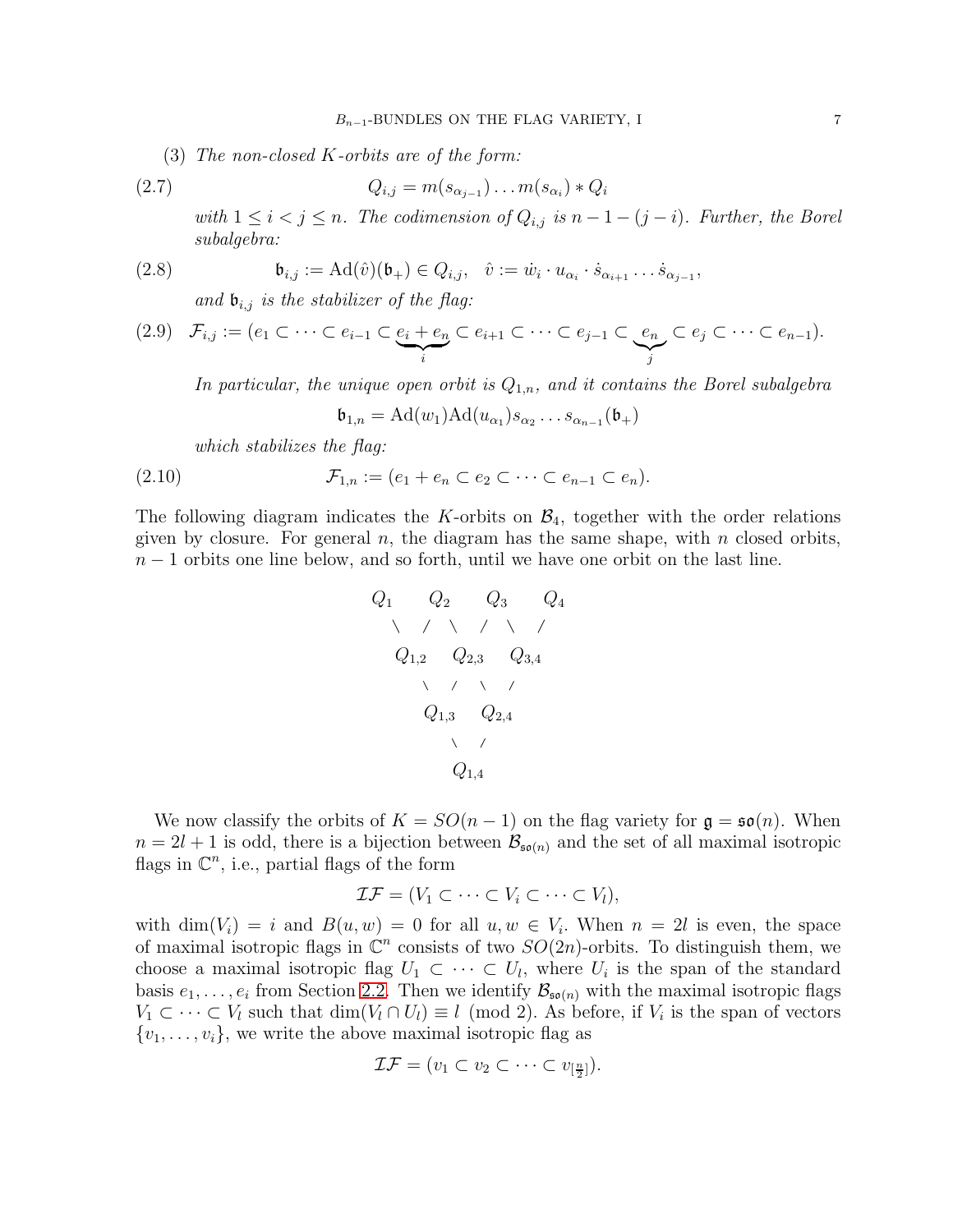We consider the type  $B$  and  $D$  cases separately, and use the enumeration of simple roots in [\[GW98\]](#page-22-2).

<span id="page-7-0"></span>Proposition 2.9. Let  $\mathfrak{g} = \mathfrak{so}(2l + 1)$  and  $\mathfrak{k} = \mathfrak{so}(2l)$ .

- (1) There are exactly  $l + 2$  K-orbits on the flag variety  $\beta$  of  $\mathfrak{g}$ .
- (2) We let  $\mathfrak{b}_- := s_{\alpha_l}(\mathfrak{b}_+)$ . Exactly two K-orbits on B are closed, and they are  $Q_+ :=$  $K \cdot \mathfrak{b}_+$  and  $Q_- := K \cdot \mathfrak{b}_-$ . Further,  $m(s_{\alpha_l}) * Q_+ = m(s_{\alpha_l}) * Q_- = K \cdot \text{Ad}(u_{\alpha_l}) \mathfrak{b}_+.$
- (3) The non-closed orbits are of the form

<span id="page-7-4"></span>
$$
Q_i := m(s_{\alpha_{i+1}}) * m(s_{\alpha_{i+2}}) \cdots m(s_{\alpha_{l-1}}) * m(s_{\alpha_l}) * Q_+
$$

for  $i = 0, \ldots, l - 1$ . Moreover, the codimension of  $Q_i$  in  $\mathcal{B}$  is i. Further,

(2.11) 
$$
\mathfrak{b}_i = \mathrm{Ad}(\hat{v})(\mathfrak{b}_+) \in Q_i, \ \hat{v} := u_{\alpha_i} \dot{s}_{\alpha_{l-1}} \dot{s}_{\alpha_{l-2}} \dots \dot{s}_{\alpha_{i+1}}.
$$

In particular, the unique open K-orbit contains the Borel subalgebra

(2.12) 
$$
\mathfrak{b}_0 = \mathrm{Ad}(u_{\alpha_l}) s_{\alpha_{l-1}} s_{\alpha_{l-2}} \dots s_{\alpha_1}(\mathfrak{b}_+).
$$

<span id="page-7-1"></span>Proposition 2.10. Let  $\mathfrak{g} = \mathfrak{so}(2l)$  and  $\mathfrak{k} = \mathfrak{so}(2l-1)$ .

- (1) There are exactly l K-orbits in the flag variety  $\beta$  of  $\mathfrak{g}$ .
- (2) The orbit  $Q_+ := K \cdot \mathfrak{b}_+$  is the only closed K-orbit.
- (3) Let

<span id="page-7-2"></span>
$$
Q_i := m(s_{\alpha_i}) \dots m(s_{\alpha_{l-1}}) * Q_+
$$

<span id="page-7-5"></span>and let

(2.13) 
$$
\mathfrak{b}_i = \mathrm{Ad}(\hat{v})(\mathfrak{b}_+), \; \hat{v} := \dot{s}_{\alpha_{l-1}} \dot{s}_{\alpha_{l-2}} \dots \dot{s}_{\alpha_i}(\mathfrak{b}_+) \; \text{for} \; i = 1, \dots, l-1.
$$

Then  $Q_i = K \cdot \mathfrak{b}_i$  has codimension  $i-1$  in  $\mathcal{B}$ . The distinct K-orbits are  $Q_+, Q_{l-1}, \ldots, Q_1$ . In particular, the unique open orbit is  $Q_1$  and contains the Borel subalgebra

$$
\mathfrak{b}_1 = s_{\alpha_{l-1}} s_{\alpha_{l-2}} \dots s_{\alpha_1}(\mathfrak{b}_+).
$$

<span id="page-7-3"></span>**Remark 2.11.** In case  $g = \mathfrak{so}(2l)$  or  $\mathfrak{so}(2l + 1)$ , the Borel subalgebra  $\mathfrak{b}_+$  corresponds to the maximal isotropic flag  $(e_1 \subset e_2 \subset \cdots \subset e_l)$ . By Proposition [2.10,](#page-7-1) the Borel subalgebra  $\mathfrak{b}_1$  in the open K-orbit in  $\mathcal{B}_{\mathfrak{so}(2l)}$  corresponds to the maximal isotropic flag  $(e_l \subset e_1 \subset \cdots \subset e_l)$  $e_{l-1}$ ). Similarly, by Proposition [2.9,](#page-7-0) it follows that the Borel subalgebra  $\mathfrak{b}_0$  in the open Korbit in  $\mathcal{B}_{\mathfrak{so}(2l+1)}$  corresponds to the maximal isotropic flag  $(u_{\alpha_l}(e_l) \subset e_1 \subset e_2 \subset \cdots \subset e_{l-1})$ . We may choose our root vectors so that  $\mathbb{C} \cdot u_{\alpha_l}(e_l) = \mathbb{C} \cdot (e_l + i \sqrt{2} e_0 + e_{-l})$ . We consider the  $\alpha_l$  root vector  $e = E_{l,0} - E_{0,-l}$  and take f to be the transpose of e, and let  $x = [e, f]$ , and note that  $\{e, x, f\}$  generates the three dimensional subalgebra  $\mathfrak{s}_{\alpha_l} := \phi_{\alpha_l}(\mathfrak{sl}(2))$ . Let  $V_3$  be the span of  $e_l, e_0$ , and  $e_{-l}$ , and note that  $V_3$  is a representation of  $\mathfrak{s}_{\alpha_l}$  and is isomorphic to the adjoint representation via an isomorphism mapping  $e_{-l} \to f$ ,  $e_0 \to -x$ , and  $e_l \to e$ . A brief computation using the composed isomorphism  $\mathfrak{sl}(2) \to \mathfrak{so}(3) \to V_3$  above then gives the above formula for  $u_{\alpha_l}(e_l)$ .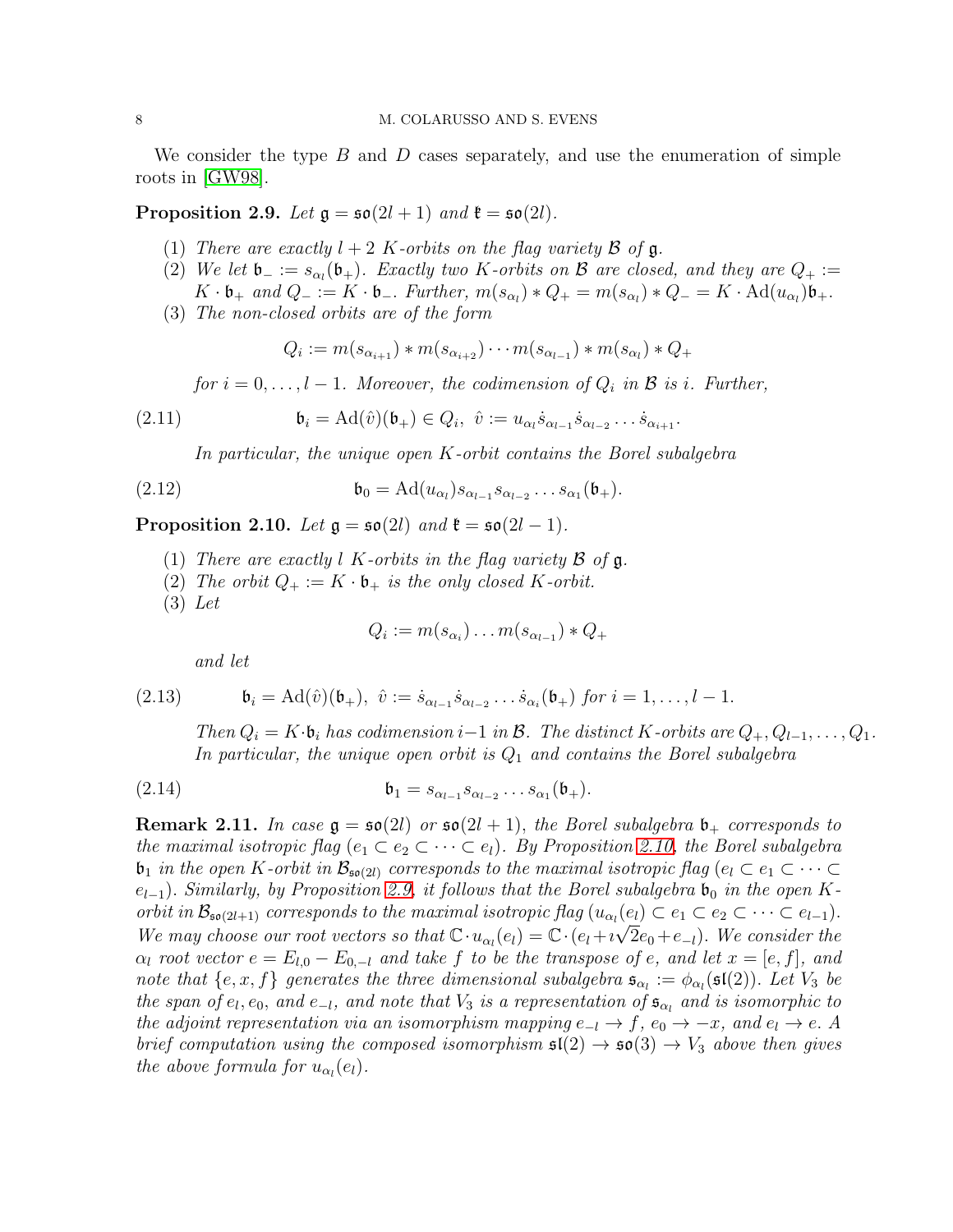#### $B_{n-1}$ -BUNDLES ON THE FLAG VARIETY, I 9

### 3. STRUCTURE OF  $B_{n-1}$ -ORBITS

<span id="page-8-1"></span>Recall that  $G = GL(n)$  or  $SO(n)$  and  $K = G_{n-1}$  from Section [2.2.](#page-2-1) We show that  $B_{n-1}$ -orbits on the flag variety B of G have a useful bundle structure and describe the data required to classify orbits.

3.1. Fibre Bundle Structure. Let  $Q_K = K \cdot \mathfrak{b} \subset \mathcal{B}$  be a K-orbit. Let R be a parabolic subgroup of G containing B and consider the projection  $\pi : \mathcal{B} \to \mathcal{R} := G/R$ . Then the morphism

<span id="page-8-4"></span>(3.1) 
$$
\phi: K \times_{K \cap R} R/B \to \pi^{-1} \pi(Q_K), \quad \phi(k, \mathfrak{b}_1) = \mathrm{Ad}(k) \cdot \mathfrak{b}_1,
$$

is an isomorphism, and the preimage  $\phi^{-1}(Q_K)$  is  $K \times_{K \cap R} (K \cap R) \cdot \mathfrak{b}$ . This realizes both  $\pi^{-1}\pi(Q_K)$  and  $Q_K$  as bundles over  $K/K \cap R$ . Let  $R = L \cdot U$  be a Levi decomposition of the parabolic R. Recall that the morphism  $R \cdot \mathfrak{b} \to \mathcal{B}_{\mathfrak{l}}$  given by  $\mathfrak{b}_1 \mapsto \mathfrak{b}_1 \cap \mathfrak{l}$  is an isomorphism, where  $\mathfrak{b}_1 \in R \cdot \mathfrak{b} \cong \mathcal{B}_R$ .

We now assume that R is  $\theta$ -stable. Then by Theorem 2 of [\[BH00\]](#page-22-7), there is a  $\theta$ -stable Levi subgroup L of R,  $K \cap R$  is a parabolic subgroup of K, and  $K \cap R = (K \cap L) \cdot (K \cap U)$ is a Levi decomposition of  $K \cap R$ . The group  $K \cap R$  then acts on  $\mathcal{B}_{\mathfrak{l}}$  through its quotient  $K \cap L$ , and it follows that we can identify  $Q_K$  with  $K \times_{K \cap R} (K \cap L) \cdot (\mathfrak{b} \cap \mathfrak{l})$ . Since  $K \cap L$ is a symmetric subgroup of L,  $K \cap L$  acts with finitely many orbits on  $\mathcal{B}_{\mathfrak{l}}$ .

We now prove our basic result about K-orbits on  $\mathcal B$  for the multiplicity free pairs  $(G, K)$ .

<span id="page-8-2"></span>**Theorem 3.1.** Let  $Q_K = K \cdot \mathfrak{b}$  be a K-orbit on B. Then there exists a  $\theta$ -stable parabolic subgroup  $R \supset B$  with  $\theta$ -stable Levi decomposition  $R = L \cdot U$  such that the pair  $(\mathfrak{l}, \mathfrak{l} \cap \mathfrak{k})$ is of the same type as  $(\mathfrak{g},\mathfrak{k})$  up to abelian factors in the center of l and the  $K \cap L$ -orbit  $(K \cap L) \cdot (\mathfrak{b} \cap \mathfrak{l})$  is open in the flag variety  $\mathcal{B}_{\mathfrak{l}}$ . Thus,

<span id="page-8-3"></span>(3.2) 
$$
Q_K \cong K \times_{K \cap R} (K \cap L) \cdot (\mathfrak{b} \cap \mathfrak{l}).
$$

is a K-homogenous fibre bundle over the partial flag variety  $K/K \cap R$  with fibre the open  $K \cap L$ -orbit on  $\mathcal{B}_{\mathfrak{l}}$ .

*Proof.* If  $Q_K$  is closed, then B is  $\theta$ -stable by Corollary 6.6 of [\[Spr85\]](#page-23-1), and then l is abelian so that  $\mathcal{B}_{\mathfrak{l}} = {\mathfrak{b} \cap \mathfrak{l}}$  is a point, and the assertion follows.

When  $Q_K$  is not closed, we consider the different types  $A, B$ , and D separately. In type A, by Proposition [2.8,](#page-5-0) the orbit  $Q_K = Q_{i,j} = K \cdot \mathfrak{b}_{i,j}$  for some  $i, j$  with  $1 \leq i < j \leq n$ , and  $\mathfrak{b}_{i,j}$  is the Borel subalgebra in Equation [\(2.8\)](#page-6-0). Let  $P_{i,j}$  be the standard parabolic subgroup of  $GL(n)$  which is the stabilizer of the flag

$$
\mathcal{P}_{i,j} := (e_1 \subset \cdots \subset e_{i-1} \subset \{e_i, \ldots, e_j\} \subset e_{j+1} \subset \cdots \subset e_n)
$$

and corresponds to the choice of simple roots  $\{\alpha_i, \dots, \alpha_{j-1}\}$ . Recall the cycle  $w_i = (n, n-\alpha_i)$  $(1, \ldots i)$  from Proposition [2.8\(](#page-5-0)2) and let  $\mathfrak{r} = \mathfrak{r}_{i,j} := w_i(\mathfrak{p}_{i,j})$ . Then  $\mathfrak{r}_{i,j}$  is the Lie algebra stabilizer of the partial flag  $w_i(\mathcal{P}_{i,j})$  which is

<span id="page-8-0"></span>
$$
(3.3) \qquad \mathcal{R}_{i,j} := (e_1 \subset \cdots \subset e_{i-1} \subset \{e_i, e_{i+1}, \ldots, e_{j-1}, e_n\} \subset e_j \subset e_{j+1} \subset \cdots \subset e_{n-1}).
$$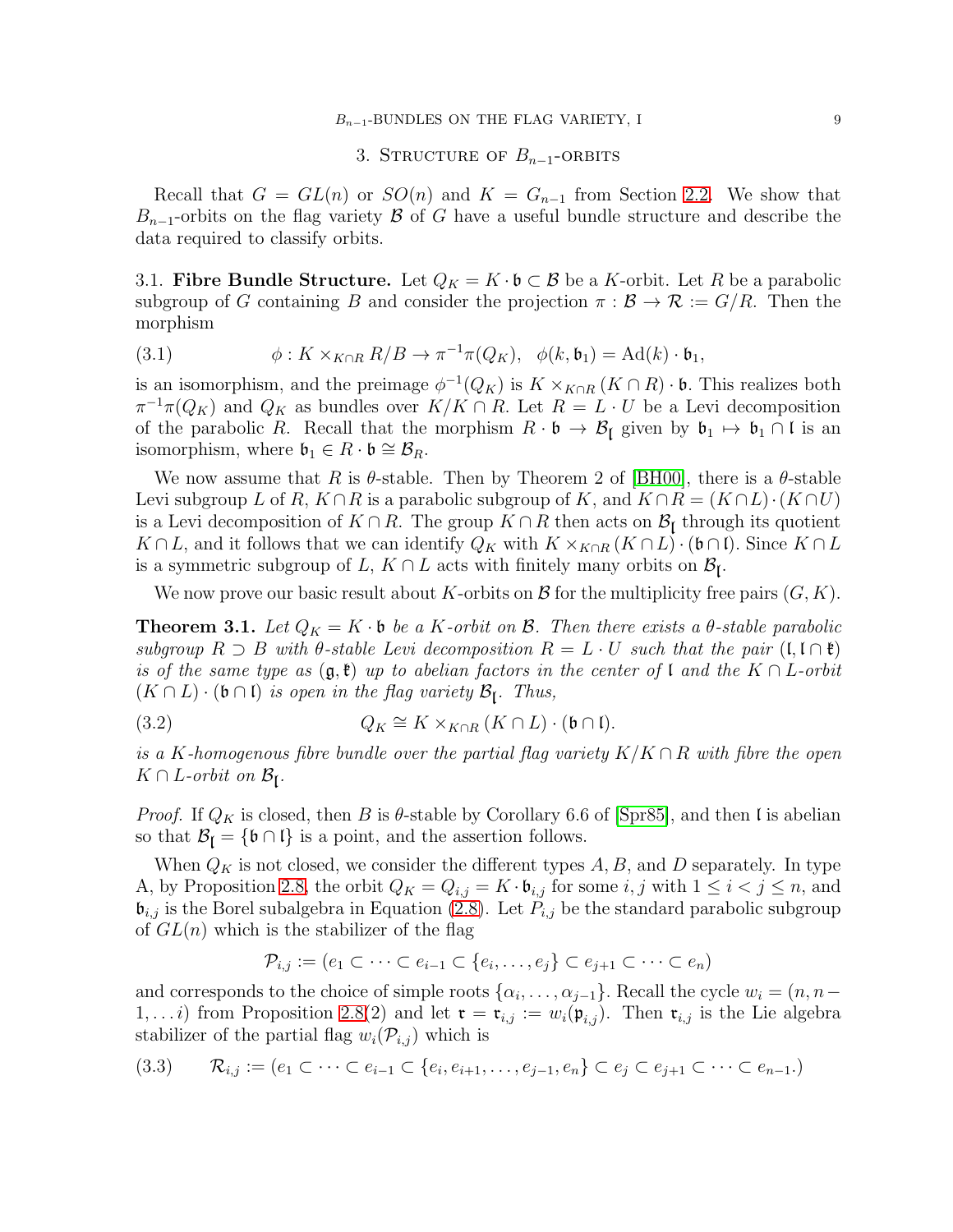By Proposition [2.8\(](#page-5-0)3),  $\mathfrak{b}_{i,j}$  is the stabilizer of the full flag in Equation [\(2.9\)](#page-6-1). It follows that  $\mathfrak{b}_{i,j}$  also stabilizes the partial flag  $\mathcal{R}_{i,j}$  in [\(3.3\)](#page-8-0), so that  $\mathfrak{b}_{i,j}$  is in the parabolic  $\mathfrak{r}_{i,j}$ . Since the Cartan subalgebra  $\mathfrak{h}_n$  is contained in  $\mathfrak{r}_{i,j}$ , it follows that  $\mathfrak{r}_{i,j}$  is  $\theta$ -stable. Further,  $\mathfrak{r}_{i,j}$  has Levi decomposition  $\mathfrak{r}_{i,j} = \mathfrak{l} \oplus \mathfrak{u}$ , where  $\mathfrak{l} \cong \mathfrak{gl}(1)^{i-1} \oplus \mathfrak{gl}(j-i+1) \oplus \mathfrak{gl}(1)^{n-j}$ . It follows from [\(3.3\)](#page-8-0) that  $\mathfrak{r}_{i,j} \cap \mathfrak{k}$  is a standard parabolic subalgebra of  $\mathfrak{k}$  with Levi factor  $\mathfrak{l} \cap \mathfrak{k} \cong \mathfrak{gl}(1)^{i-1} \oplus \mathfrak{gl}(j-i) \oplus \mathfrak{gl}(1)^{n-j}.$ 

To prove the Theorem when  $\mathfrak{g} = \mathfrak{gl}(n)$ , it remains to show that  $(K \cap L) \cdot (\mathfrak{b}_{i,j} \cap \mathfrak{l})$  is open in the flag variety of l. In the Levi decomposition of  $\mathfrak{r}_{i,j}$  above,  $\mathfrak{gl}(j-i+1)$  is identified with endomorphisms of the span of  $\{e_i, \ldots, e_{j-1}, e_n\}$ . Observe that  $\mathfrak{b}_{i,j} \cap \mathfrak{gl}(j-i+1)$  is the stabilizer of the flag

$$
(e_i + e_n \subset e_{i+1} \subset \cdots \subset e_{j-1} \subset e_n)
$$

in  $\mathfrak{gl}(j-i+1)$ . By part (3) of Proposition [2.8,](#page-5-0) the point  $\mathfrak{b}_{i,j} \cap \mathfrak{gl}(j-i+1)$  is in the open  $K \cap GL(j-i+1)$ -orbit on  $\mathcal{B}_{\mathfrak{gl}(j-i+1)}$ . Hence,  $\mathfrak{b}_{i,j} \cap \mathfrak{l}$  is in the open  $K \cap L$ -orbit on the flag variety  $\mathcal{B}_{\mathfrak{l}}$  of  $\mathfrak{l}$ .

For the type B case, the relevant symmetric pair is  $(\mathfrak{so}(2l+1), \mathfrak{so}(2l))$ . Recall from Proposition [2.9](#page-7-0) that since  $Q_K$  is not closed,  $Q_K = Q_i$  with  $i < l$  where  $Q_i = K \cdot \mathfrak{b}_i =$  $\text{Ad}(u_{\alpha_l})s_{\alpha_{l-1}}\ldots s_{\alpha_{i+1}}(\mathfrak{b}_+)$ . Let  $\mathfrak{r}_i\subset\mathfrak{g}$  be the standard parabolic subalgebra generated by  $\mathfrak{b}_+$  and the negative simple root spaces  $\mathfrak{g}_{-\alpha_l}, \mathfrak{g}_{-\alpha_{l-1}}, \ldots, \mathfrak{g}_{-\alpha_{i+1}}$ . Thus,

<span id="page-9-0"></span>(3.4) 
$$
\mathfrak{r}_i = \mathfrak{l} \oplus \mathfrak{u} \text{ with } \mathfrak{l} \cong \mathfrak{so}(2(l-i)+1) \oplus \mathfrak{gl}(1)^i.
$$

Note that  $\mathfrak{r}_i$  is  $\theta$ -stable and that  $\theta|_{[\mathfrak{l},\mathfrak{l}]} = \theta_{2(l-i)+1}$ . Thus,  $\mathfrak{r}_i \cap \mathfrak{k}$  is a parabolic subalgebra of  $\mathfrak k$  with Levi factor:

(3.5) 
$$
\mathfrak{l} \cap \mathfrak{k} \cong \mathfrak{so}(2(l-i)) \oplus \mathfrak{gl}(1)^i,
$$

so that  $K \cap L \cong SO(2(l-1)) \times GL(1)^i$ . To see that  $\mathfrak{b}_i \subset \mathfrak{r}_i$ , note that we can choose the representative  $s_{\alpha_j}$  of  $s_{\alpha_j}$  so that  $\dot{s}_{\alpha_j} \in L$  for  $j = i+1, \ldots, l$ , and  $u_{\alpha_l} \in L$  by Equation [\(2.5\)](#page-5-1). Thus, the element

(3.6) 
$$
v := u_{\alpha_l} \dot{s}_{\alpha_{l-1}} \dots \dot{s}_{\alpha_{i+1}} \in L \subset R.
$$

Hence,  $\mathfrak{b}_i = \mathrm{Ad}(v)\mathfrak{b}_+ \subset \mathrm{Ad}(v)\mathfrak{r}_i = \mathfrak{r}_i.$ 

It remains to show that  $(K \cap L) \cdot (\mathfrak{b} \cap \mathfrak{l})$  can be identified with the open  $K \cap L$ -orbit in the flag variety  $\mathcal{B}_{\mathfrak{l}}$ . Note that  $\mathfrak{b}_+ \cap \mathfrak{l}$  can be identified with the standard Borel subalgebra  $\mathfrak{b}_{+,\mathfrak{l}}$  of upper triangular matrices in l. Since the element v in Equation [\(3.6\)](#page-9-1) is in L, we have:

<span id="page-9-1"></span>
$$
\mathfrak{b} \cap \mathfrak{l} = (\mathrm{Ad}(v)\mathfrak{b}_{+}) \cap \mathfrak{l} = \mathrm{Ad}(v)(\mathfrak{b}_{+} \cap \mathfrak{l}) = \mathrm{Ad}(v)\mathfrak{b}_{+,\mathfrak{l}}.
$$

It follows from Equations [\(2.12\)](#page-7-2) and [\(3.6\)](#page-9-1) that  $\text{Ad}(v)\mathfrak{b}_{+,\mathfrak{l}} \subset \mathcal{B}_{\mathfrak{l}}$  is a representative of the open  $K \cap L$ -orbit on  $\mathcal{B}_{\mathfrak{l}}$ .

The type D case is similar to type B. In this setting,  $\mathfrak{g} = \mathfrak{so}(2l)$  and  $\mathfrak{k} = \mathfrak{so}(2l-1)$ , and since  $Q_K$  is a K-orbit that is not closed, then by Proposition [2.10,](#page-7-1)  $Q_K = Q_i$  has codimension  $i - 1 < l - 1$ . By part (3) of Proposition [2.10,](#page-7-1) we can take  $\mathfrak{b} = \mathfrak{b}_i =$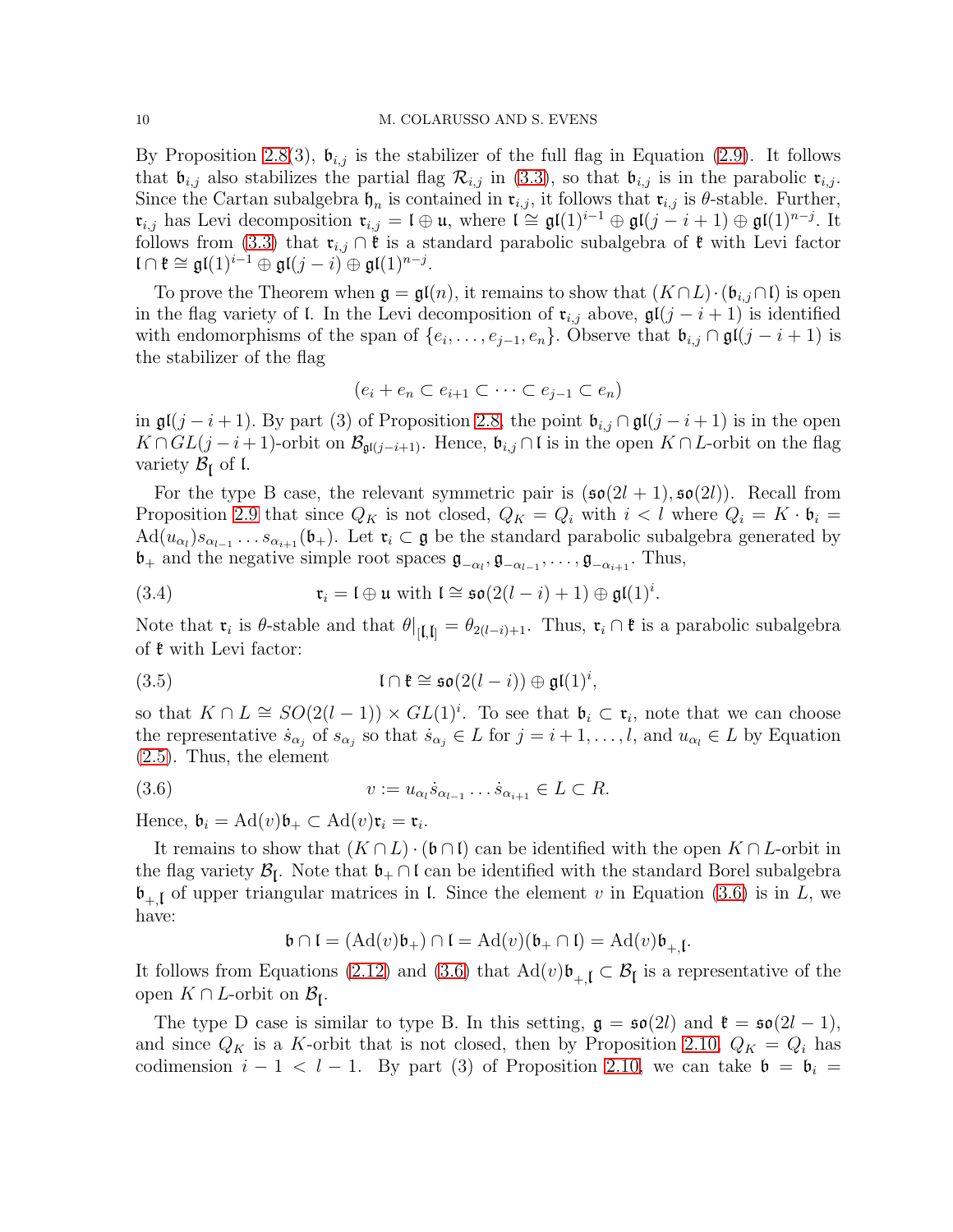$s_{\alpha_{l-1}} s_{\alpha_{l-2}} \ldots s_{\alpha_i}(\mathfrak{b}_+)$ . Let  $\mathfrak{r}_i \subset \mathfrak{g}$  be the standard parabolic subalgebra generated by  $\mathfrak{b}_+$  and the negative simple root spaces  $\mathfrak{g}_{-\alpha_l}, \mathfrak{g}_{-\alpha_{l-1}}, \ldots, \mathfrak{g}_{-\alpha_i}$ . Then  $\mathfrak{r}_i$  has the Levi decomposition:

<span id="page-10-0"></span>(3.7) 
$$
\mathfrak{r}_i = \mathfrak{l} \oplus \mathfrak{u} \text{ with } \mathfrak{l} \cong \mathfrak{so}(2(l-i)+2) \oplus \mathfrak{gl}(1)^{i-1}.
$$

We claim that  $\mathfrak{r}_i$  is  $\theta$ -stable. Indeed, we saw in Section [2.2](#page-2-1) that  $\theta(\epsilon_l) = -\epsilon_l$  and  $\theta(\epsilon_k) = \epsilon_k$ for  $k \neq l$ . It follows that  $\theta(\alpha_i) = \alpha_i$  for  $i = 1, \ldots, l-2$  and that  $\alpha_{l-1}$  and  $\alpha_l$  are complex  $\theta$ -stable with  $\theta(\alpha_{l-1}) = \alpha_l$ . It then follows easily that  $\mathfrak{r}_i$  has Levi decomposition [\(3.7\)](#page-10-0) and that  $\theta|_{\mathfrak{l}_{ss}} = \theta_{2(l-i)+2}$ , whence  $\mathfrak{l}^{\theta} = \mathfrak{k} \cap \mathfrak{l} \cong \mathfrak{so}(2(l-i)+1) \oplus \mathfrak{gl}(1)^{i-1}$ , and  $(L^{\theta})^0 = K \cap L \cong SO(2(l - i) + 1) \times GL(1)^{i-1}$ . The remainder of the proof proceeds as in the previous case.

# Q.E.D.

Remark 3.2. In Proposition 12 of the paper [\[BH00\]](#page-22-7), Brion and Helminck prove a closely related result which in the multiplicity free case, describes K-orbits on B as bundles over a closed K-orbit with fibre an open orbit in a smaller flag variety. In the orthogonal cases, our result coincides with the result of [\[BH00\]](#page-22-7), but in the general linear case, our bundle is in many cases different from theirs.

<span id="page-10-1"></span>Remark 3.3. We call a parabolic of g a special parabolic subalgebra if it is one of the representatives of the closed K-orbits given in Part (2) of Propositions [2.8,](#page-5-0) [2.9,](#page-7-0) and [2.10](#page-7-1) or is one of the parabolic subalgebras  $\mathfrak{r}_{i,j} \supset \mathfrak{b}_{i,j}$  and  $\mathfrak{r}_i \supset \mathfrak{b}_i$  constructed in the proof of Theorem [3.1.](#page-8-2) We also call the corresponding parabolic subgroups the special parabolic subgroups of G. Note that for **c** a special parabolic subalgebra of  $\mathfrak{g}$ , the standard Borel subalgebra  $\mathfrak{b}_{n-1}$  of  $\mathfrak{k}$  is in  $\mathfrak{r}$ . Hence,  $\mathfrak{r} \cap \mathfrak{k}$  is a standard parabolic subalgebra of  $\mathfrak{k}$ .

**Remark 3.4.** Theorem [3.1](#page-8-2) fails for other real rank one symmetric pairs. For example, if  $\mathfrak{g} = \mathfrak{sp}(6)$ , and  $\mathfrak{k} = \mathfrak{sp}(4) \oplus \mathfrak{sp}(2)$ , then there exists a K-orbit  $Q_K = K \cdot \mathfrak{b}$  where the minimal  $\theta$ -stable parabolic subalgebra containing **b** is all of **g**. However,  $Q_K$  is not open.

For  $\theta$ -stable parabolics  $R, K \cap R$  is a parabolic of K and we let  $W_K^{K \cap R} \subset W_K$  be the representatives of shortest length for the cosets in  $W_K/W_{K\cap R}$ . Now we use the fibre bundle structure of a K-orbit  $Q_K$  given in [\(3.2\)](#page-8-3) to describe the  $B_{n-1}$ -orbits Q contained in  $Q_K$  as fibre bundles.

<span id="page-10-3"></span>**Theorem 3.5.** Let  $Q_K = K \cdot \mathfrak{b}$  be a K-orbit in  $\mathcal{B}$ . Let  $\mathfrak{r} \supset \mathfrak{b}$  be a special parabolic subalgebra, and let  $R \subset G$  be the corresponding parabolic subgroup with  $\theta$ -stable Levi decomposition  $R = LU$ . Suppose Q is a  $B_{n-1}$ -orbit contained in  $Q_K$ . Then Q fibres over a  $B_{n-1}$ -orbit in the partial flag variety  $K/K \cap R$  of R with fibre isomorphic to a  $B_{n-1} \cap L$ orbit contained in the open  $K \cap L$  -orbit of the flag variety  $\mathcal{B}_{\mathfrak{l}}$  of  $\mathfrak{l}$ . More precisely,

<span id="page-10-2"></span>(3.8) 
$$
Q \cong B_{n-1} \times_{B_{n-1} \cap w(R)} (B_{n-1} \cap w(L)) \cdot \mathrm{Ad}(w) \mathfrak{b},
$$

where  $w \in W_K^{K \cap R}$ ,

<span id="page-10-4"></span>(3.9) 
$$
B_{n-1} \cap w(L) = w(B_{n-1} \cap L)
$$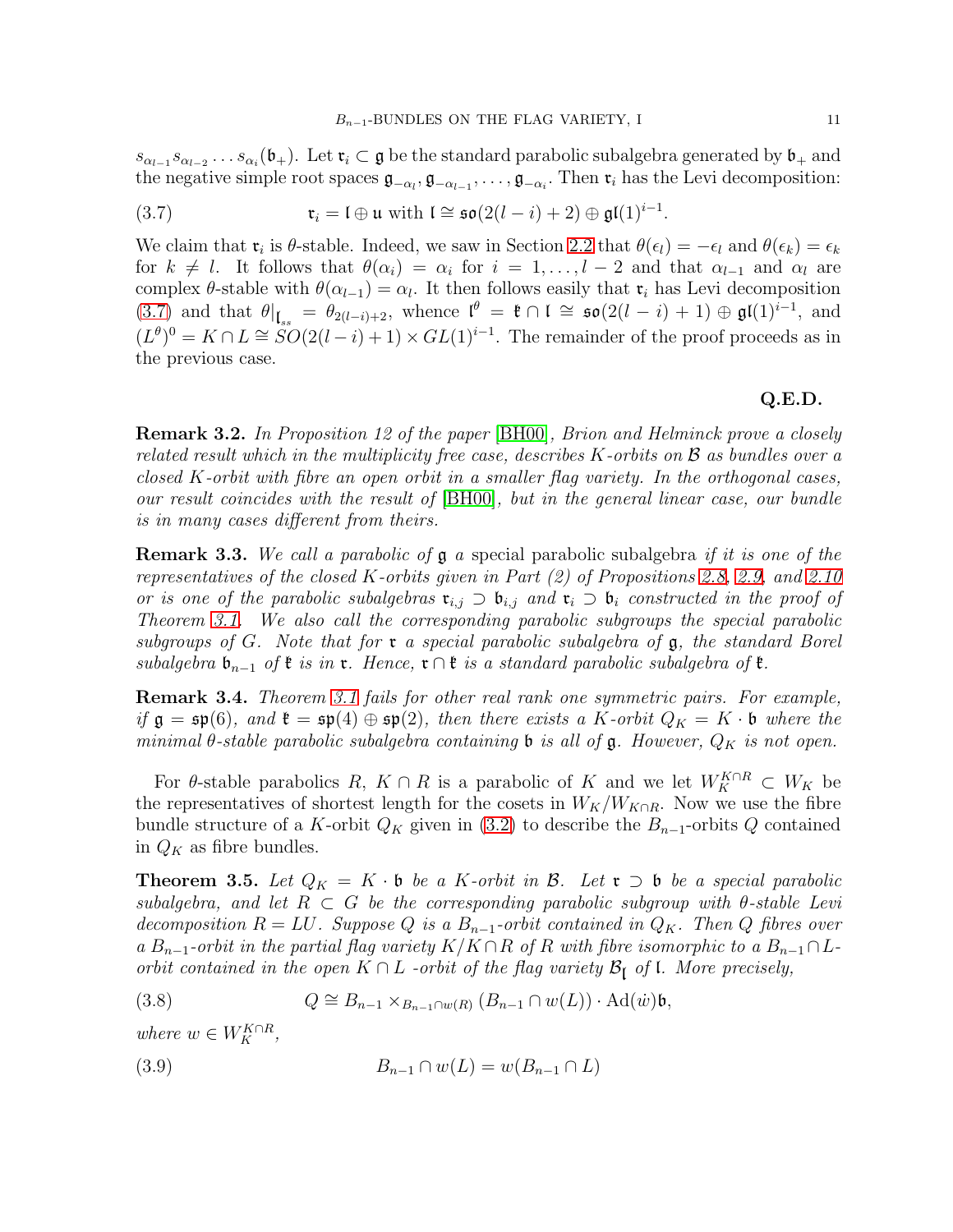is a Borel subgroup of  $K \cap w(L)$ , and  $\text{Ad}(\dot{w})\mathfrak{b}$  is contained in the open  $K \cap w(L)$ -orbit in the flag variety  $\mathcal{B}_{w(R)} \cong \mathcal{B}_{w(L)}$  of R.

<span id="page-11-2"></span>Further, we have a one-to-one correspondence:

(3.10) 
$$
B_{n-1} \setminus \mathcal{B} \leftrightarrow \coprod_{R \text{ special}} \left( B_{n-1} \setminus K / K \cap R \times B_{n-1} \cap L \setminus \tilde{Q}_{K \cap L} \right),
$$

where  $\tilde{Q}_{K \cap L}$  is the open  $K \cap L$ -orbit on  $\mathcal{B}_{\mathfrak{k} \cap L}$  (see Notation [2.2\)](#page-4-0).

*Proof.* Consider the fibre bundle  $Q_K = K \times_{K \cap R} (K \cap L) \cdot \mathfrak{b}$  in Equation [\(3.2\)](#page-8-3). Let  $\pi|_{Q_K}: Q_K \to K/K \cap R = Q_{K,\mathfrak{r}}$  be the canonical projection. Let  $Q = B_{n-1} \cdot \mathfrak{b}'$  be a  $B_{n-1}$ orbit in  $Q_K$ . Its image under  $\pi$  is a  $B_{n-1}$ -orbit in the partial flag variety  $K/K \cap R$ . Since  $W_K^{K \cap R}$  indexes  $B_{n-1}$ -orbits in  $K/K \cap R$ , then  $\pi(Q) = B_{n-1} \cdot w(\mathfrak{r})$  for some  $w \in W_K^{K \cap R}$ , and we may assume that  $\mathfrak{b}' = w(\mathfrak{b})$  by replacing  $\mathfrak{b}$  by a  $K \cap L$ -conjugate. Then the fibre bundle structure from Equation [\(3.1\)](#page-8-4) identifies Q as

<span id="page-11-1"></span>(3.11) 
$$
Q \cong B_{n-1} \times_{B_{n-1} \cap w(R)} (B_{n-1} \cap w(R)) \cdot \mathrm{Ad}(w)(\mathfrak{b}).
$$

Now the group  $B_{n-1} \cap w(R)$  acts on  $w(R)/w(B) \cong \mathcal{B}_{w(\mathfrak{l})}$  through its image in the quotient  $w(R)/w(U)$ . Denote this image by  $\hat{B}_{w(L)}$ . We claim that

<span id="page-11-0"></span>(3.12) 
$$
\hat{B}_{w(L)} = B_{n-1} \cap w(L) = w(L \cap B_{n-1}),
$$

so that  $\hat{B}_{w(L)}$  is a Borel subgroup in  $K\cap w(L)$ . To verify the claim, first consider  $w(\mathfrak{l})\cap \mathfrak{b}_{n-1}$ . By Remark [3.3,](#page-10-1) the special parabolic r contains  $\mathfrak{b}_{n-1}$ , so  $\mathfrak{b}_{n-1}$  is a Borel subalgebra of **r**∩**t**. Let  $\Phi_{\text{In}}^+$  be the roots appearing in the Borel subalgebra  $\mathfrak{b}_{n-1} \cap \mathfrak{l}$ . Since  $w \in W_K^{K \cap R}$ , standard results imply that  $w(\Phi^+_{\mathsf{In} \mathfrak{k}}) \subset \Phi^+_{\mathsf{b}_{n-1}}$ . Thus  $w(\mathfrak{l} \cap \mathfrak{b}_{n-1}) \subset w(\mathfrak{l}) \cap \mathfrak{b}_{n-1}$ . It follows that  $w(1) \cap \mathfrak{b}_{n-1} = w(1 \cap \mathfrak{b}_{n-1}),$  so that  $w(1 \cap \mathfrak{b}_{n-1})$  is a Borel subalgebra of  $1 \cap \mathfrak{k}$  with corresponding Borel subgroup  $w(L \cap B_{n-1}) = w(L) \cap B_{n-1}$ , yielding the second equality in Equation [\(3.12\)](#page-11-0). To get the first equality of Equation [\(3.12\)](#page-11-0), we consider the Lie algebra  $\hat{\mathfrak{b}}_{w(L)} = \text{Lie}(\hat{B}_{w(L)})$ . Since  $\mathfrak{h}_n \cap \mathfrak{k} \subset w(\mathfrak{r}) \cap \mathfrak{k}$ , we have the decomposition

$$
w(\mathfrak{r}) \cap \mathfrak{b}_{n-1} = w(\mathfrak{l}) \cap \mathfrak{b}_{n-1} \oplus w(\mathfrak{u}) \cap \mathfrak{b}_{n-1}.
$$

Thus,  $\mathfrak{b}_{w(L)} = w(\mathfrak{l}) \cap \mathfrak{b}_{n-1}$  and Equation [\(3.12\)](#page-11-0) follows. Equation [\(3.8\)](#page-10-2) now follows from [\(3.11\)](#page-11-1). Note that the orbit  $(B_{n-1} \cap w(L)) \cdot \text{Ad}(w)$  is in the fibre of the bundle in [\(3.8\)](#page-10-2) is isomorphic via translation by  $\dot{w}^{-1}$  to an orbit of the standard Borel subgroup  $B_{n-1} \cap L$ of  $L \cap K$  contained in the open  $K \cap L$ -orbit of  $\mathcal{B}_{\mathfrak{l}}$ .

The one-to-one correspondence in Equation [\(3.10\)](#page-11-2) follows easily.

# Q.E.D.

<span id="page-11-3"></span>Notation 3.6. We use the notation of Theorem [3.5.](#page-10-3) Given a  $B_{n-1}$ −orbit  $Q_{\mathfrak{r}}$  in  $K/K \cap$ R and a  $B_{n-1} \cap L$ -orbit  $Q_{\mathfrak{l}}$  in the open  $K \cap L$ -orbit on  $\mathcal{B}_{\mathfrak{l}}$ , we let  $\mathcal{O}(Q_{\mathfrak{r}}, Q_{\mathfrak{l}})$  be the corresponding  $B_{n-1}$ -orbit on  $\beta$  from this theorem. Theorem [3.5](#page-10-3) implies that for any Korbit  $Q_K$  the  $B_{n-1}$ -orbits contained in  $Q_K$  are of the form  $\mathcal{O}(Q_{\mathfrak{r}}, Q_{\mathfrak{l}})$  as above.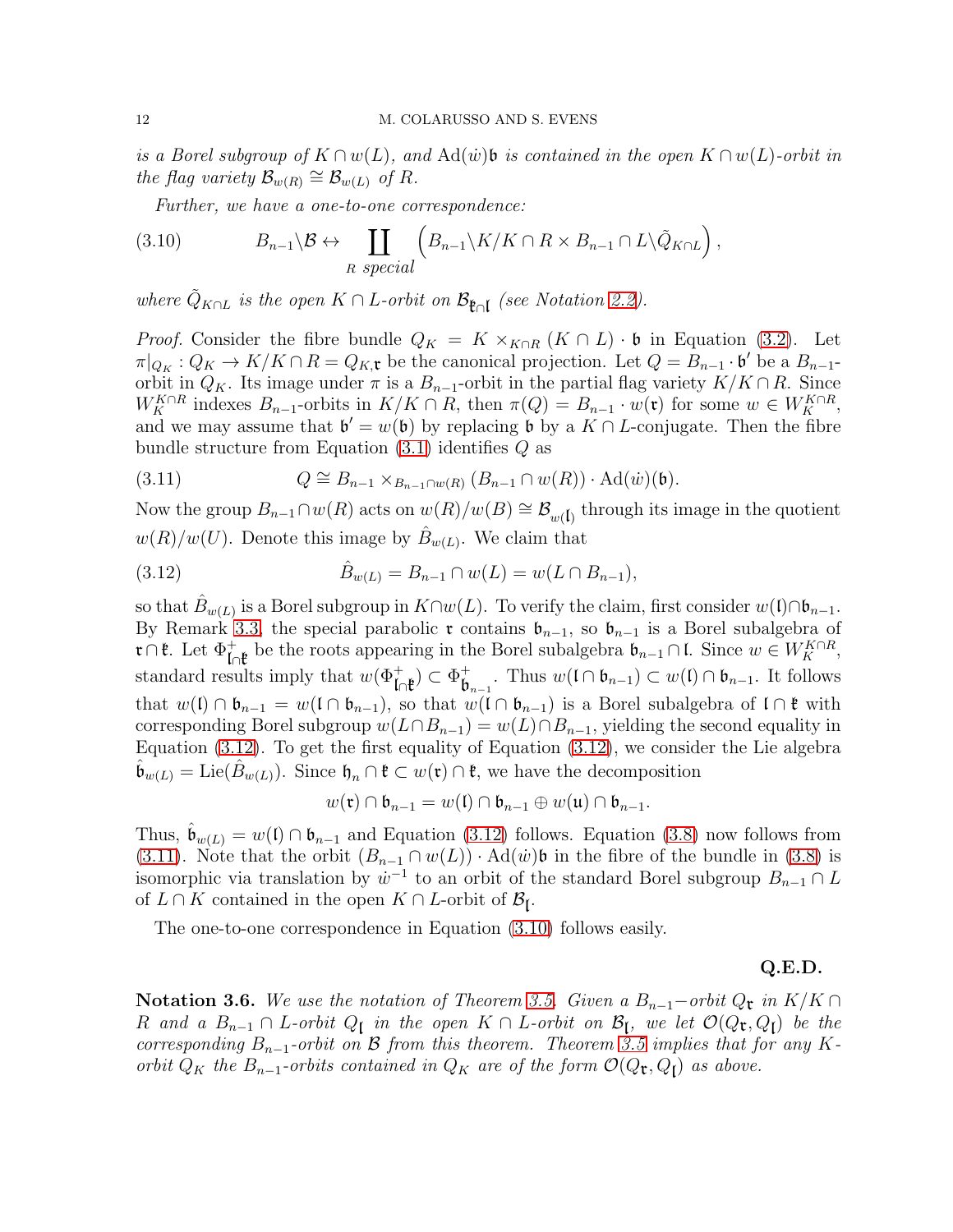<span id="page-12-2"></span>**Remark 3.7.** Let  $\mathfrak{b}_{\hat{v}}$  be one of the representatives for  $\mathfrak{b}_{i,j}, \mathfrak{b}_i, \mathfrak{b}_+,$  or  $\mathfrak{b}_-$  for K-orbits on B discussed in Propositions [2.8,](#page-5-0) [2.9,](#page-7-0) and [2.10.](#page-7-1) Let Q be a  $B_{n-1}$ -orbit in one of the above K-orbits  $Q_K$  and let  $\mathfrak{b}_{\hat{v}} = \mathrm{Ad}(\hat{v})\mathfrak{b}_+$ . Then

<span id="page-12-3"></span>(3.13) 
$$
Q = B_{n-1} \cdot \text{Ad}(\dot{w}) \text{Ad}(\ell) \mathfrak{b}_{\hat{v}} = B_{n-1} \cdot \text{Ad}(\dot{w}\ell\hat{v}) \mathfrak{b}_{+}
$$

for a representative w of unique  $w \in W_K^{K \cap R}$  and for  $\ell \in K \cap L$  such that  $\text{Ad}(\ell)(\mathfrak{b}_{\hat{v}} \cap \mathfrak{l})$ is a representative of the  $B_{n-1} \cap L$ -orbit  $Q_{\mathfrak{l}}$  contained in the open  $K \cap L$ -orbit on the flag variety  $\mathcal{B}_{\mathsf{L}}$  of  $\mathsf{L}$ . In the notation given above in [3.6,](#page-11-3) the orbit  $Q_{\mathfrak{r}} = B_{n-1} \cdot w(\mathfrak{r})$ , and  $Q_{\mathfrak{l}} = (B_{n-1} \cap L) \cdot \mathrm{Ad}(\ell) (\mathfrak{b}_{\hat{v}} \cap \mathfrak{l}).$ 

By Equation [\(3.10\)](#page-11-2), the problem of describing the  $B_{n-1}$ -orbits on  $G/B$  reduces to the description of  $B_{n-1}$ -orbits on partial flag varieties  $K/(K \cap R)$  via  $W_{R \cap K}^K$  and the problem of determining  $B_{n-1}$ -orbits in the open K-orbit in  $\mathcal{B}$ . We now address this second issue.

3.2.  $B_{n-1}$ -orbits in the open K-orbit. Recall the pair  $(G, K)$  with  $G = G_n$  and  $K =$  $G_{n-1}$  from Section [2.2.](#page-2-1)

<span id="page-12-1"></span>**Theorem 3.8.** Let  $\hat{Q}_K$  be the open K-orbit on  $\mathcal{B}_n$ . There are bijections

<span id="page-12-0"></span>(3.14) { $B_{n-1}$  – orbits on  $\widetilde{Q}_K$ }  $\longleftrightarrow$   $B_{n-1}\backslash K/B_{n-2}$   $\longleftrightarrow$  { $B_{n-2}$  – orbits on  $\mathcal{B}_{n-1}$ }, where the last equivalence is induced by the self-map  $g \mapsto g^{-1}$  of K.

*Proof.* To prove the first equivalence, it suffices to find a point  $\mathfrak{b}_y$  in  $Q_K$  with stabilizer  $B_{n-2}$  in K. The second equivalence is then clear. We prove the first equivalence by considering the three cases separately.

When  $\mathfrak{g} = \mathfrak{gl}(n)$ , by Proposition [2.8,](#page-5-0) the open K-orbit  $Q_{1,n}$  on  $\mathcal{B}_n$  is the orbit through the flag  $(e_1 + e_n \subset e_2 \subset \cdots \subset e_{n-1} \subset e_n)$ . Thus,  $Q_{1,n} = GL(n-1) \cdot \mathcal{F}_y$ , where  $\mathcal{F}_y := (e_{n-1} + e_n \subset e_1 \subset e_2 \subset \cdots \subset e_{n-2} \subset e_n)$ . Suppose that  $g \in GL(n-1)$  fixes  $\mathcal{F}_y$ . For  $j = 1, \ldots, n - 1$ , let  $U_j$  be the span of  $e_1, \ldots, e_j$  and note that  $GL(n-1) := \{g \in$  $GL(n): g \cdot e_n = e_n$ , and  $g \cdot U_{n-1} = U_{n-1}$ . Since g fixes the line  $\mathbb{C}(e_{n-1} + e_n)$  in the flag and  $g \cdot e_n = e_n$ , we see that  $g \cdot e_{n-1} = e_{n-1}$ . Since  $g \in GL(n-1)$ , then  $g \cdot e_i \in U_{n-1}$ for  $j = 1, \ldots, n-2$ . But also  $g \cdot e_j \in \mathbb{C}(e_{n-1} + e_n) + U_j$  for  $j = 1, \ldots, n-2$ . Thus, for  $j = 1, \ldots, n-2$ , the vector  $g \cdot e_j \in U_{n-1} \cap (\mathbb{C}(e_{n-1} + e_n) + U_j) = U_j$ . Hence, g stabilizes  $U_{n-2}$ , so  $g \in GL(n-2)$ , and also g stabilizes the standard flag  $(e_1 \subset e_2 \subset \cdots \subset e_{n-2})$  in  $U_{n-2}$ . Thus,  $g \in B_{n-2}$ . Since  $B_{n-2}$  fixes  $\mathcal{F}_y$ , this proves the Theorem in case of  $GL(n)$ .

Next, consider the case  $\mathfrak{g} = \mathfrak{so}(2l)$  and recall the basis  $e_1, \ldots, e_l, e_{-l}, \ldots, e_{-1}$ . By Remark [2.11,](#page-7-3) the open  $SO(2l-1)$ -orbit on  $\mathcal{B}_{\mathfrak{so}(2l)}$  is identified with the  $SO(2l-1)$ -orbit through the maximal isotropic flag  $\mathcal{IF}_y := (e_l \subset e_1 \subset \cdots \subset e_{l-1})$ . Let  $g \in SO(2l-1)_y$ , the stabilizer of  $\mathcal{IF}_{y}$ . Since  $g \in SO(2l-1)$ , then g commutes with the element  $\sigma_{2l}$  on  $\mathbb{C}^{2l}$  (see Section [2.2\)](#page-2-1). Since g stabilizes the flag  $\mathcal{IF}_y$ , we see that  $g \cdot e_l = a e_l$  for some  $a \in \mathbb{C}^{\times}$ . Since g commutes with  $\sigma_{2l}$ , it follows that  $g \cdot e_{-l} = ae_{-l}$ , and since  $\beta(e_l, e_{-l}) = 1$ , the scalar  $a = \pm 1$ . But  $g \in SO(2l-1)$ , so by Equation [\(2.1\)](#page-3-0), g fixes the vector  $e_l - e_{-l}$ . Thus,  $a = 1$  and by Equation [\(2.2\)](#page-3-1),  $g \in SO(2l-2)$ , so that  $SO(2l-1)_y = SO(2l-2)_y$ .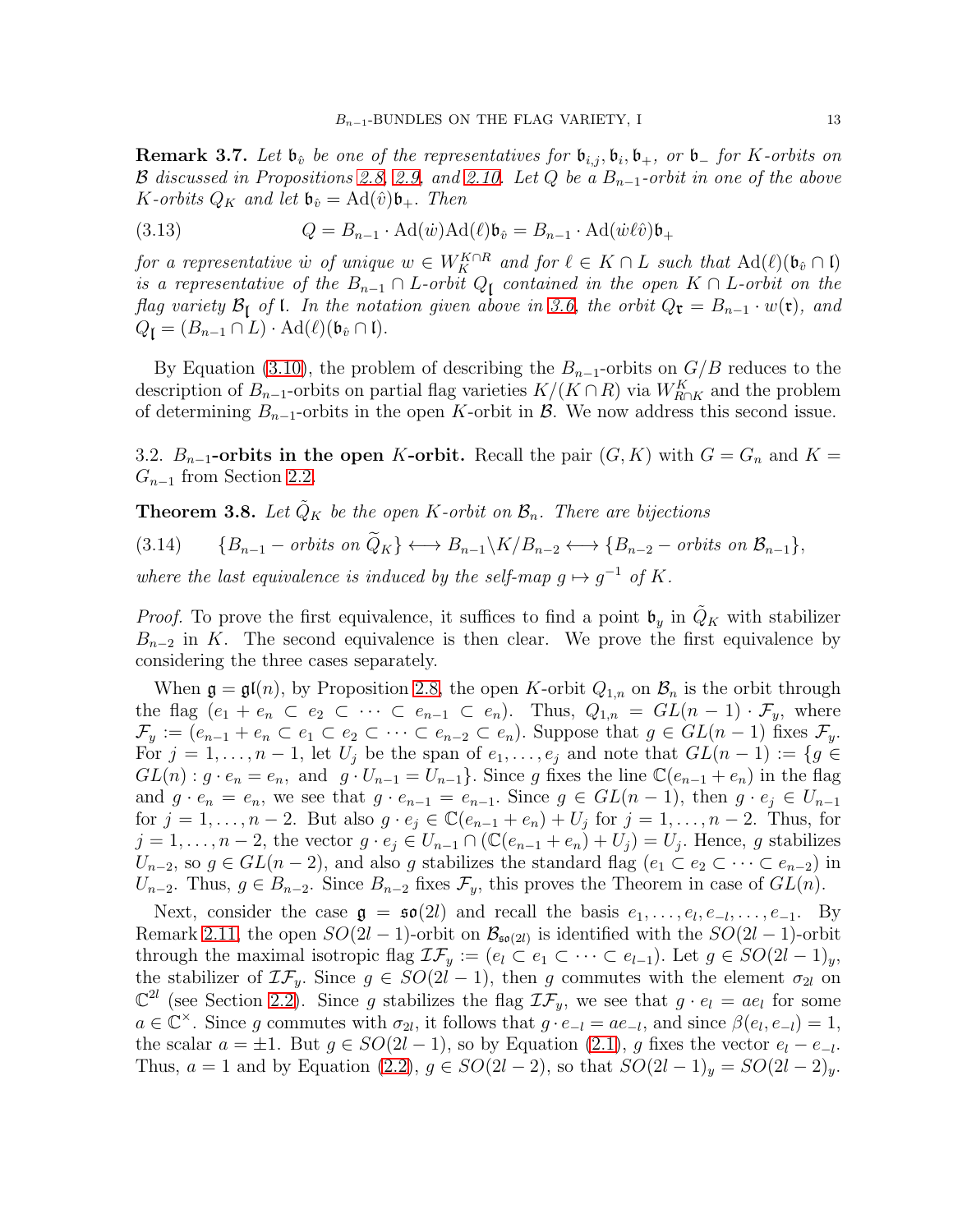But  $B_{2l-2}$  is clearly in  $SO(2l-2)<sub>y</sub>$  so since  $SO(2l-2)<sub>y</sub>$  is solvable and  $B_{2l-2}$  is a Borel subgroup of  $SO(2l-2)$ , it follows that  $B_{2l-2} = SO(2l-2)_y = SO(2l-1)_y$ , proving the required assertion.

Now let  $\mathfrak{g} = \mathfrak{so}(2l+1)$  and recall the basis  $e_1, \ldots, e_l, e_0, e_{-l}, \ldots, e_{-1}$  from Section [2.2.](#page-2-1) By Remark [2.11,](#page-7-3) the open orbit is the  $SO(2l)$ -orbit through the point in  $\mathcal{B}_{\mathfrak{so}(2l+1)}$  corresponding to the maximal isotropic flag  $(e_l + \sqrt{2}ie_0 + e_{-l} \subset e_1 \subset e_2 \subset \cdots \subset e_{l-1})$ . We can choose an element s of  $SO(2l)$  in the diagonal torus that  $s \cdot (e_l + \sqrt{2}ie_0 + e_{-l}) = ie_l + \sqrt{2}ie_0 - ie_{-l}$ , so that the open orbit is the  $SO(2l)$ -orbit through the point y in  $\mathcal{B}_{\mathfrak{so}(2l+1)}$  corresponding to the maximal isotropic flag  $\mathcal{IF}_y = (ie_l + \sqrt{2}ie_0 - ie_{-l} \subset e_1 \subset e_2 \subset \cdots \subset e_{l-1})$ . Note that by a small calculation using the root vectors in  $\mathfrak{b}_{2l-1}$ , we see that  $B_{2l-1}$  is contained in the stabilizer  $SO(2l)_y$ . Now let  $g \in SO(2l)_y$ . Since  $g \in SO(2l)$ , then  $g \cdot e_0 = e_0$ . Since g stabilizes the line in the flag, we see that  $g \cdot (e_l - e_{-l}) = e_l - e_{-l}$ , so that  $g \in SO(2l - 1)$ by Equation [\(2.3\)](#page-3-2). As in the preceding paragraph, it follows that  $B_{2l-1} = SO(2l-1)_y$ .

# Q.E.D.

<span id="page-13-3"></span>**Remark 3.9.** For later use, we make explicit the correspondence between  $B_{n-1}$ -orbits on the open K-orbit  $Q_K$  in  $\mathcal{B}_n$  and  $B_{n-2}$ -orbits on  $\mathcal{B}_{n-1}$  given in Equation [\(3.14\)](#page-12-0). Let  $Q = B_{n-1} \cdot \text{Ad}(k) \tilde{\mathfrak{b}} \subset \widetilde{Q}_K = K \cdot \tilde{\mathfrak{b}}$ , where  $\tilde{\mathfrak{b}}$  is the stabilizer of the (isotropic) flag  $\mathcal{F}_y$  ( $\mathcal{I}\mathcal{F}_y$ ) given in the proof of Theorem [3.8.](#page-12-1) Denote the corresponding  $B_{n-2}$ -orbit in  $\mathcal{B}_{n-1}$  by  $Q^{op}$ . Note that  $Q^{op} = B_{n-2} \cdot \text{Ad}(k^{-1}) \cdot \mathfrak{b}_{n-1}$ . We can realize this correspondence geometrically as follows. Let  $q: K \to Q_K \cong K/B_{n-2}$  and  $\pi: K \to B_{n-1}$  be the natural projections, and let  $\psi: K \to K$  be the inversion map, i.e.,  $\psi(k) = k^{-1}$ . Then

(3.15) 
$$
Q^{op} = \pi(\psi(q^{-1}(Q))).
$$

More generally, if  $\mathcal{Y} \subset \widetilde{Q}_K$  is any  $B_{n-1}$ -stable subvariety, it corresponds to a  $B_{n-2}$ -stable subvariety of  $\mathcal{B}_{n-1}$ :

<span id="page-13-1"></span>(3.16) 
$$
\mathcal{Y}^{op} = \pi(\psi(q^{-1}(\mathcal{Y}))).
$$

Using [\(3.16\)](#page-13-1), we note that

(3.17) 
$$
\dim \mathcal{Y}^{op} = \dim \mathcal{Y} + \dim \mathfrak{b}_{n-2} - \dim \mathfrak{b}_{n-1}.
$$

Note the easily verified numerical identity

(3.18) 
$$
\dim \mathfrak{b}_{n-1} - \dim \mathfrak{b}_{n-2} = rank(\mathfrak{k}).
$$

Equation [\(3.17\)](#page-13-2) then becomes

<span id="page-13-0"></span>(3.19) 
$$
\dim \mathcal{Y}^{op} = \dim \mathcal{Y} - rank(\mathfrak{k}).
$$

## <span id="page-13-2"></span>4. THE MONOID ACTION FOR  $B_{n-1}$ -ORBITS ON  $\mathcal{B}_n$

In this section, we use Theorems [3.5](#page-10-3) and Theorem [3.8](#page-12-1) to describe several monoid actions for the  $B_{n-1}$ -orbits on  $\mathcal{B}_n = \mathcal{B}_{\mathfrak{g}_n}$ . One of the major points is to compute the monoid action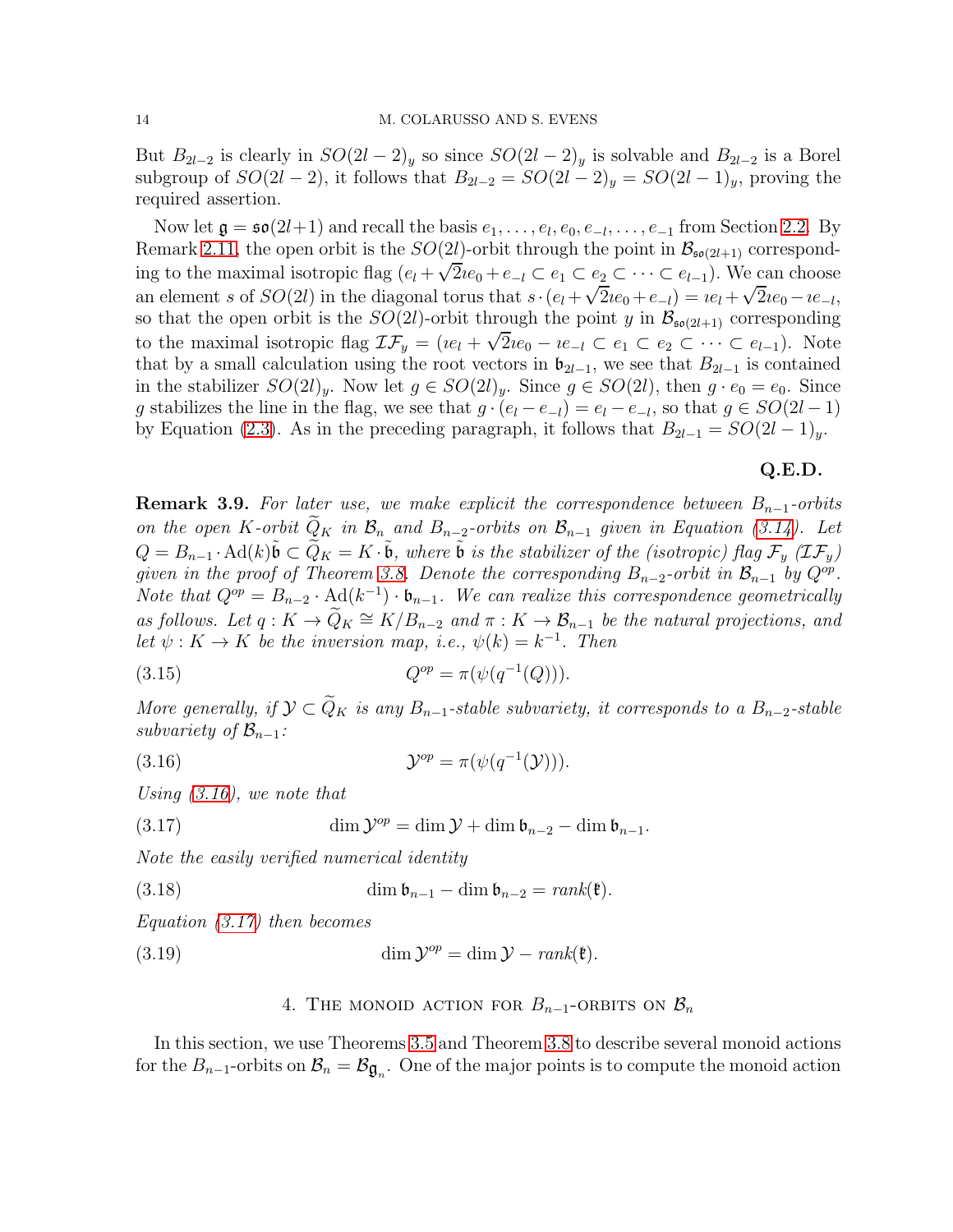on an  $B_{n-1}$ -orbit  $\mathcal{O}(Q_{\mathfrak{r}}, Q_{\mathfrak{l}})$  in  $\mathcal{B}_n$  in terms of other monoidal actions. In later work, we apply this action to the study the order relation on  $B_{n-1}$ -orbits on  $\mathcal{B}_n$ .

4.1. Left and Right Monoid Actions. Recall Notation [2.2](#page-4-0) and before let  $K = G_{n-1}$ . Let  $K_{\Delta} \subset G \times K$  be the diagonal copy of K in the product  $G \times K$ . Note that there is a canonical bijection

$$
\chi:B_{n-1}\backslash\mathcal{B}\to K_{\Delta}\backslash\mathcal{B}\times\mathcal{B}_K,
$$

given by  $\chi(Q) = K_{\Delta} \cdot (Q, eB_{n-1})$  and we let  $Q_{\Delta}$  denote  $\chi(Q)$ . Further,  $Q_{\Delta} \cong K \times_{B_{n-1}} Q$ , and it follows that the map  $Q \mapsto Q_{\Delta}$  preserves topological properties like closure relations and open sets, and  $\dim(Q_{\Delta}) = \dim(Q) + \dim(\mathcal{B}_{n-1}).$ 

In particular,  $K_{\Delta}$  has finitely many orbits on  $\mathcal{B} \times \mathcal{B}_{n-1}$ , and hence the set  $K_{\Delta} \backslash \mathcal{B} \times \mathcal{B}_{n-1}$ has 2 different monoid actions, coming from the monoid actions for the two different kinds of simple roots of  $g \times f$  via the generalities from Section [2.3.](#page-3-3) We decompose the simple roots  $\Pi_{\mathfrak{g}\times\mathfrak{k}}=\Pi_{\mathfrak{k}}\cup\Pi_{\mathfrak{g}}$ .

Notation 4.1. For a simple root  $\alpha \in \Pi_{\mathfrak{k}}$ , we call the monoid action  $Q_{\Delta} \to m(s_{\alpha}) * Q_{\Delta}$ a left monoid action. If  $\alpha \in \Pi_{\mathfrak{g}}$ , we call the monoid action  $Q_{\Delta} \to m(s_{\alpha}) * Q_{\Delta}$  a right monoid action. We use the equivalence between  $B_{n-1}\setminus\mathcal{B}$  and  $K_{\Delta}\setminus\mathcal{B}\times\mathcal{B}_{n-1}$  to similarly define left and right monoid actions  $m(s_\alpha)$  on  $B_{n-1}\backslash\mathcal{B}$ .

In more detail, for  $\alpha \in \Pi_{\mathfrak{k}}$ , the left action uses the projection  $p_{\alpha}: G/B_n \times K/B_{n-1} \to$  $G/B_n \times K/P_\alpha$  where  $P_\alpha$  is the parabolic of K with Lie algebra  $\mathfrak{b}_{n-1} + \mathfrak{k}_{-\alpha}$ . Thus, if  $Q_{\Delta} = K_{\Delta} \cdot (Q, eB_{n-1}),$  then

$$
p_{\alpha}^{-1}p_{\alpha}(Q_{\Delta}) = K_{\Delta} \cdot (Q, P_{\alpha}/B_{n-1}) = K_{\Delta} \cdot (P_{\alpha} \cdot Q, eB_{n-1}).
$$

It follows that for  $\alpha \in \Pi_{\mathfrak{k}}$ , and  $Q = B_{n-1} x B_n / B_n$ .

(4.1)  $m(s_\alpha) * Q$  is the unique open  $B_{n-1}$  – orbit in  $P_\alpha \cdot Q = P_\alpha x B_n / B_n$ .

<span id="page-14-0"></span>Similar analysis shows that if  $Q = B_{n-1} x B_n / B_n$  and  $\alpha \in \Pi_{\mathfrak{g}}$ , then

<span id="page-14-1"></span>(4.2) 
$$
m(s_{\alpha}) * Q \text{ is the unique open } B_{n-1} - \text{orbit in } B_{n-1} x P_{\alpha}/B_n,
$$

where  $P_{\alpha}$  here is the parabolic of G whose Lie algebra is  $\mathfrak{b}_n + \mathfrak{g}_{-\alpha}$ .

For a useful generalization of the right monoid action, we recall the notion of strongly orthogonal roots.

<span id="page-14-2"></span>**Definition 4.2.** Two nonproportional roots  $\alpha$ ,  $\beta \in \Phi(\mathfrak{g}, \mathfrak{h})$  are said to be strongly orthogonal if  $\alpha \pm \beta$  is not a root.

Recall that by elementary arguments, strongly orthogonal roots are necessarily orthogonal and the corresponding  $\mathfrak{sl}(2)$  subalgebras,  $\mathfrak{s}_{\alpha}$  and  $\mathfrak{s}_{\beta}$ , commute. We also make use of the following notation.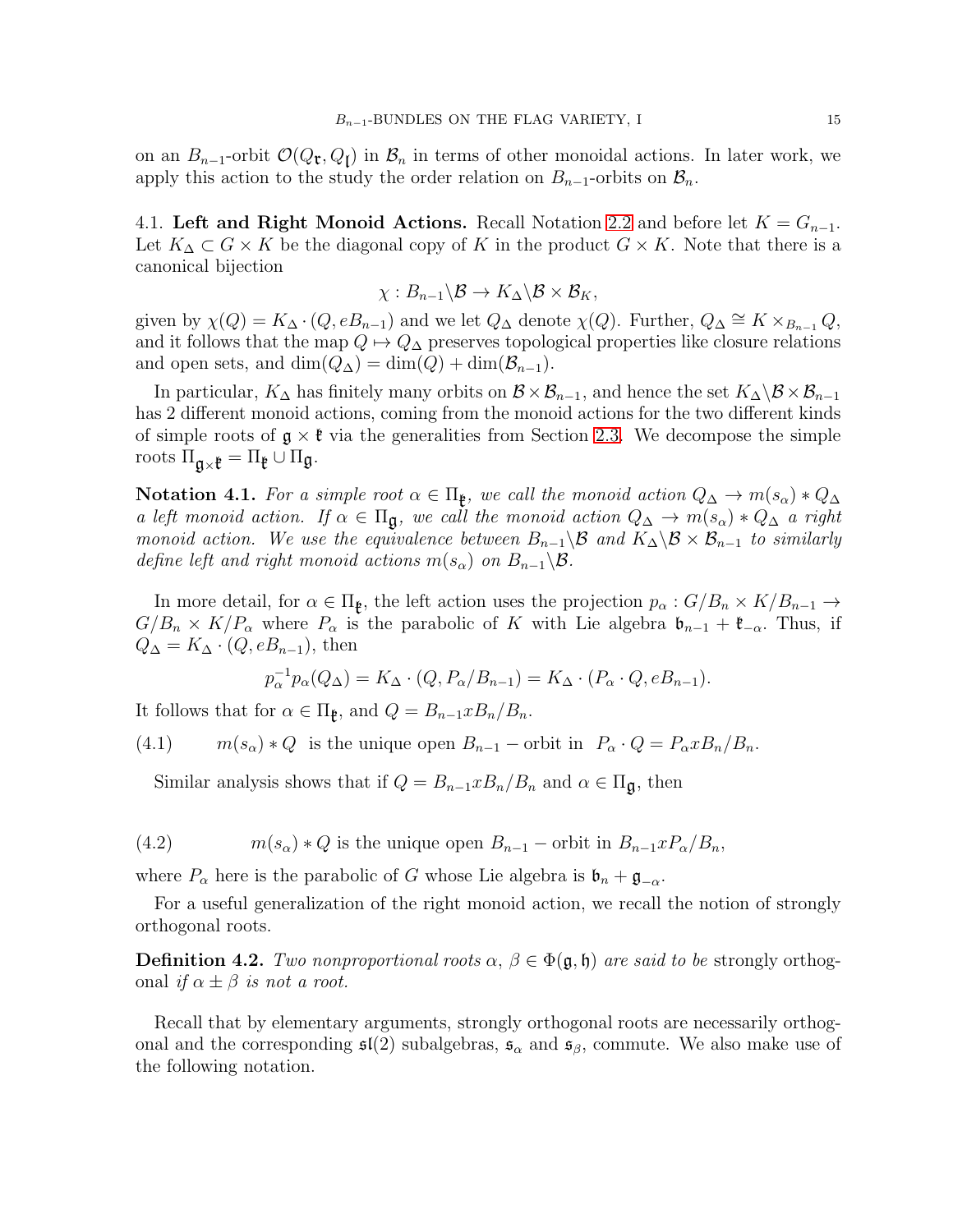Notation 4.3. Let  $S \subset \Pi_{\mathfrak{g}}$  be a subset of the simple roots of  $\mathfrak{g}$ , and let  $\mathfrak{m}_S \subset \mathfrak{g}$  be the standard Levi subalgebra of g given by the subset S. We denote the corresponding standard parabolic subalgebra by  $\mathfrak{p}_S \supset \mathfrak{b}_+$  and its Levi decomposition by  $\mathfrak{p}_S = \mathfrak{m}_S \oplus \mathfrak{u}_S$ , and if S is understood, we let  $\mathfrak{m} = \mathfrak{m}_S$  and  $\mathfrak{u} = \mathfrak{u}_S$ . Let  $P_S, M_S, U_S$  be the corresponding connected subgroups of G.

<span id="page-15-0"></span>**Remark 4.4.** Suppose  $S \subset \Pi_{\mathfrak{g}}$  is a subset of simple roots, let  $\alpha \in \Pi_{\mathfrak{g}}$  be a simple root which is strongly orthogonal to the roots in S, and let  $S' = S \cup {\alpha}$ . The projection  $G/P_S \mapsto G/P_{S'}$  is a  $\mathbb{P}^1$ -bundle. Hence, if H is a subgroup of G acting on  $G/P_S$  with finitely many orbits, there is a right monoid action  $m(s_\alpha)$  on  $H\backslash G/P_S$ .

<span id="page-15-1"></span>**Remark 4.5.** There are additional monoid actions we will use. Let  $\alpha \in \Pi_{\mathfrak{k}}$ , and consider the finite set  $B_{n-1}\backslash K/P$ ) where P is a standard parabolic subgroup of K. As above, there is a bijection

$$
\chi: B_{n-1}\backslash K/P \to K_{\Delta}\backslash K/B_{n-1} \times K/P
$$

given by  $\chi(Q) = K_{\Delta} \cdot (eB_{n-1}, Q) =: Q_{\Delta}^{n-1}$ . This bijection satisfies similar properties as the above bijection also denoted  $\chi$ .

(1) It follows that if  $\alpha \in \Pi_{\mathfrak{k}}$  is a simple root of  $\Pi_{\mathfrak{k} \times \mathfrak{k}}$  with root space in the first factor, then there is another left monoid action  $m(s_{\alpha})$  on  $K\backslash K/B_{n-1} \times K/P$  and hence by the equivalence of orbits induced by this version of  $\chi$ , there is a left monoid action  $m(s_\alpha)$ on  $B_{n-1}\K P$ . Similar analysis to the previous left monoid action verifies the following assertion. For  $Q \in B_{n-1} \backslash K/P$ ,

<span id="page-15-2"></span>(4.3) 
$$
m(s_{\alpha}) * Q \text{ is the unique open orbit in } P_{\alpha} \cdot Q.
$$

(2) There is also a right monoid action in the strongly orthogonal setting. Again, we let  $\alpha \in \Pi_{\mathfrak{k}}$ . The standard parabolic  $P \subset K$  is  $P = P_S$  for  $S \subset \Pi_{\mathfrak{k}}$ . Suppose  $\alpha$  is strongly orthogonal to the roots of S. Then if the root space of  $\alpha \in \Pi_{\mathfrak{k} \times \mathfrak{k}}$  is in the second factor, it follows from Remark [4.4](#page-15-0) that there is a right monoid action  $m(s_\alpha)$  on  $K_\Delta\backslash K/B_{n-1}\times K/P$ and hence on  $B_{n-1}\backslash K/P$  via the bijection  $\chi$ . It can be shown that if  $Q = B_{n-1} \cdot xP_S/P_S$ , then

<span id="page-15-3"></span>(4.4)  $m(s_\alpha) * Q$  is the unique open orbit in  $B_{n-1} x P_{S'} / P_S$ ,

where  $P_{S'}$  is the standard parabolic subgroup of K corresponding to the subset of simple roots  $S' = S \cup \{\alpha\}.$ 

**Remark 4.6.** We will abuse notation by using the same symbol  $m(s_\alpha)$  to denote both the left monoid action by a root  $\alpha \in \Pi_{\mathfrak{k}}$  on  $B_{n-1}\setminus\mathcal{B}$  and for the left monoid action on  $B_{n-1}\setminus K/P$ . This may require some parsing on the part of the reader. For example, if we consider a  $B_{n-1}$ -orbit  $\mathcal{O}(Q_{\mathfrak{r}}, Q_{\mathfrak{l}})$  on  $\mathcal{B}$ , then we will prove that in certain circumstances,  $m(s_\alpha)*\mathcal{O}(Q_{\mathfrak{r}},Q_{\mathfrak{f}}) = \mathcal{O}(m(s_\alpha)*Q_{\mathfrak{r}},Q_{\mathfrak{f}})$ . In this equality, on the left hand side of the equality, the monoid action is the left monoid action on  $B_{n-1}\setminus\mathcal{B}$  and on the right hand side of the equality, the monoid action is the left monoid action on  $B_{n-1}\backslash K/P$ .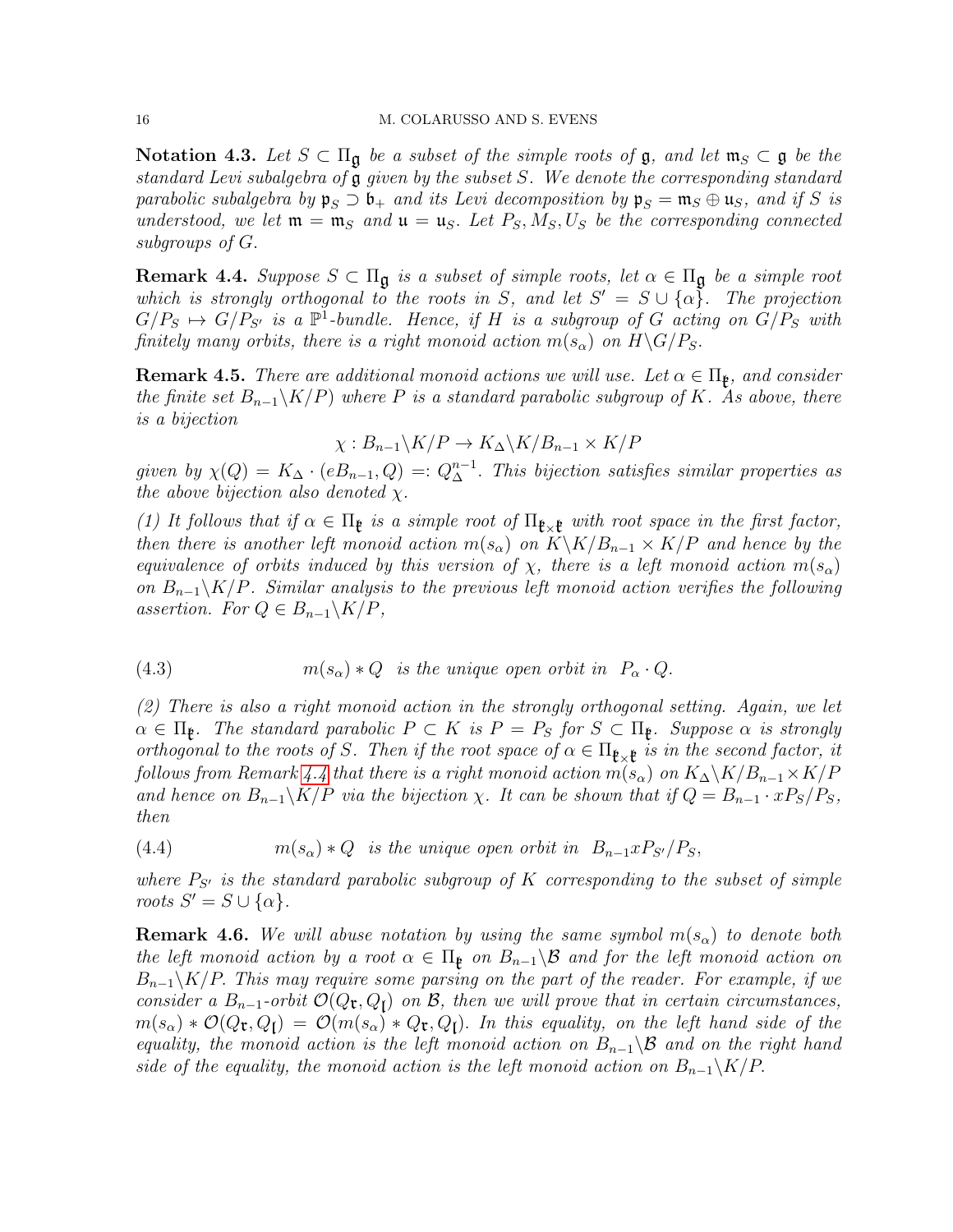4.2. Computation of Monoid Actions. It follows from definitions that if  $\alpha \in \Pi_{\mathfrak{k}}$  and  $Q \subset Q_K$ , then  $m(s_\alpha) * Q \subset Q_K$ . We now examine the effect of the left monoid action on the fibre bundle structure of  $Q = \mathcal{O}(Q_{\mathbf{r}}, Q_{\mathbf{l}}) \subset Q_K$  after first recalling some notation from Remark [3.7.](#page-12-2) Suppose  $Q_K = K \cdot \mathfrak{b}$ , where  $\mathfrak{b} = \mathfrak{b}_{\hat{v}} = \text{Ad}(\hat{v})\mathfrak{b}_+ \in \mathcal{B}$  is the representative given in Propositions [2.8,](#page-5-0) [2.9,](#page-7-0) and [2.10](#page-7-1) respectively. Let  $\mathfrak{r} \supset \mathfrak{b}$  be the special parabolic subalgebra of g associated to the K-orbit  $Q_K$ , and let  $\mathfrak{r} = \mathfrak{l} \oplus \mathfrak{u}$  be its Levi decomposition. Then  $Q = B_{n-1} \cdot \text{Ad}(\omega) \text{Ad}(\ell)$ , where  $w \in W_K^{K \cap R}$  and  $\ell \in K \cap L$  (see Equation [\(3.13\)](#page-12-3)). Further  $Q_{\mathfrak{r}} = B_{n-1} \cdot w(\mathfrak{r})$  and  $Q_{\mathfrak{l}} = (B_{n-1} \cap L) \cdot \text{Ad}(\ell)(\mathfrak{b}_{\hat{v}} \cap \mathfrak{l}).$ 

<span id="page-16-0"></span>**Theorem 4.7.** Let  $\alpha$  be a root in  $\Pi_{\mathfrak{k}}$ . Let  $\pi_{\mathfrak{r}} : G/B_+ \to G/R$  be the projection. Then

<span id="page-16-1"></span>(4.5) 
$$
\pi_{\mathfrak{r}}(m(s_{\alpha}) * \mathcal{O}(Q_{\mathfrak{r}}, Q_{\mathfrak{l}})) = m(s_{\alpha}) * Q_{\mathfrak{r}},
$$

where the monoid action on  $B_{n-1}\backslash K/K\cap R$  in the right hand side is given in Remark [4.5.](#page-15-1)

Suppose also that  $\alpha \in w(\Phi_I)$ . Then  $\alpha$  is a simple root of  $\mathfrak{k} \cap w(\mathfrak{l})$  with respect to the Borel subalgebra  $\mathfrak{b}_{n-1} \cap w(\mathfrak{l})$  of  $\mathfrak{k} \cap w(\mathfrak{l})$ , and

<span id="page-16-4"></span>(4.6) 
$$
m(s_{\alpha}) * \mathcal{O}(Q_{\mathbf{t}}, Q_{\mathbf{l}}) = \mathcal{O}(Q_{\mathbf{t}}, m(s_{w^{-1}(\alpha)}) * Q_{\mathbf{l}}).
$$

Suppose  $\alpha \notin w(\Phi_{\mathfrak{l}})$ . Then

<span id="page-16-5"></span>(4.7) 
$$
m(s_{\alpha}) * \mathcal{O}(Q_{\mathfrak{r}}, Q_{\mathfrak{l}}) = \mathcal{O}(m(s_{\alpha}) * Q_{\mathfrak{r}}, Q_{\mathfrak{l}}).
$$

*Proof.* By Equation [\(4.1\)](#page-14-0),  $m(s_\alpha)*Q$  is the open  $B_{n-1}$ -orbit in the variety  $\mathcal{Y} := P_\alpha \dot{w} \ell B / B$ . By equivariance of  $\pi_{\mathfrak{r}}$ , its restriction  $\pi_{\mathfrak{r}} : \mathcal{Y} \to P_{\alpha} \dot{w} R/R$  is open since quotient morphisms are open (Section 12.2 of [\[Hum75\]](#page-22-8)). Thus,  $m(s_\alpha) * Q$  projects to the open  $B_{n-1}$ -orbit in  $P_{\alpha} wR/R$ . Under the identification  $Q_{K,\mathbf{t}} \cong K/K \cap R$ , the latter orbit is identified with the open  $B_{n-1}$ -orbit in  $P_\alpha \dot{w}(K \cap R)/(K \cap R)$ . But this orbit is exactly  $m(s_\alpha) * Q_{\mathfrak{r}}$  by Equation  $(4.3)$ . Equation  $(4.5)$  follows.

<span id="page-16-2"></span>Note that the  $P_{\alpha}$ -orbit Y fibres over  $P_{\alpha}/(P_{\alpha} \cap w(R))$  via the identification

(4.8) 
$$
\mathcal{Y} \cong P_{\alpha} \times_{P_{\alpha} \cap w(R)} (P_{\alpha} \cap w(L)) \text{Ad}(w\ell) \mathfrak{b}.
$$

Indeed, the identification  $\mathcal{Y} \cong P_\alpha \times_{P_\alpha \cap w(R)} (P_\alpha \cap w(R))$ Ad $(\dot{w}\ell)$ b is formal, and since the diagonal torus of K normalizes  $P_{\alpha}$ ,  $w(L)$ , and  $w(U)$ , it follows that the action of  $P_{\alpha} \cap w(R)$ on Ad( $\dot{w}\ell$ )b is through  $P_\alpha \cap w(L)$ . Now suppose that  $\alpha$  is a root of  $w(\mathfrak{l}) \cap \mathfrak{k}$ . It follows that  $P_{\alpha}wR/R = B_{n-1}wR/R$ , whence  $m(s_{\alpha}) * Q_{\mathfrak{r}} = Q_{\mathfrak{r}}$ . Further the fibre bundle in Equation [\(4.8\)](#page-16-2) may be written as

<span id="page-16-3"></span>(4.9) 
$$
\mathcal{Y} \cong B_{n-1} \times_{B_{n-1} \cap w(R)} (P_\alpha \cap w(L)) \text{Ad}(w\ell)(\mathfrak{b} \cap \mathfrak{l}).
$$

We observed in Equation [\(3.9\)](#page-10-4) that  $B_{n-1} \cap w(L)$  is a Borel subgroup of the Levi subgroup  $K \cap w(L)$  of K. Since  $P_{\alpha} \cap w(L) \supseteq B_{n-1} \cap w(L)$  and  $\alpha \in \Pi_{\mathfrak{k}}$ , it immediately follows that  $P_\alpha \cap w(L)$  is a parabolic subgroup of  $K \cap w(L)$  and  $\alpha$  is a simple root with respect to the Borel subalgebra  $\mathfrak{b}_{n-1} \cap w(\mathfrak{l})$  of  $\mathfrak{k} \cap w(\mathfrak{l})$ .

Equation [\(4.9\)](#page-16-3) implies that

$$
(4.10) \t\t\t m(s\alpha) * Q \cong B_{n-1} \times_{B_{n-1} \cap w(R)} \mathcal{O},
$$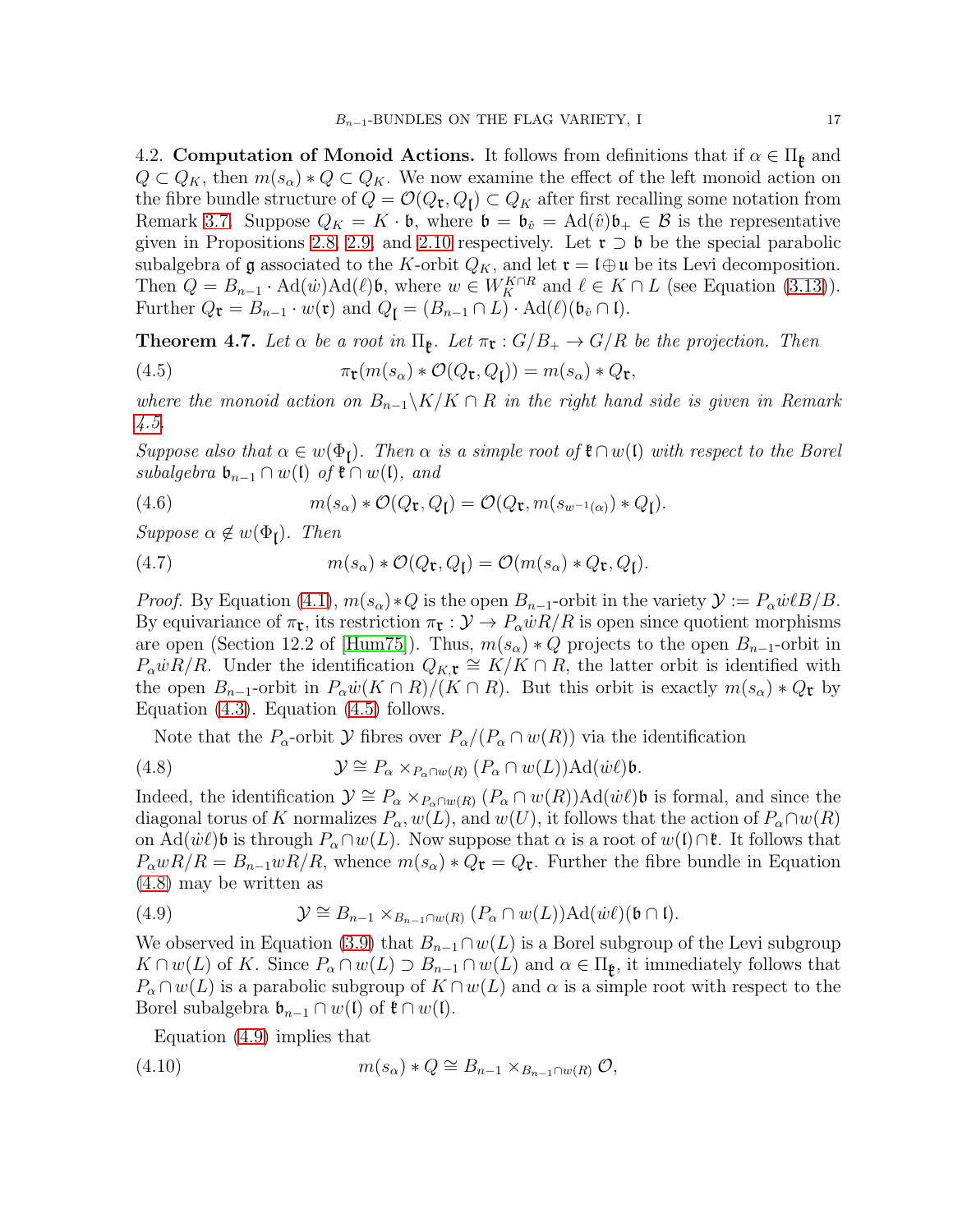### 18 M. COLARUSSO AND S. EVENS

where  $\mathcal O$  is the open  $B_{n-1} \cap w(R)$ -orbit in the variety  $(P_\alpha \cap w(L))$ Ad $(\dot{w}\ell)$ ( $\mathfrak{b} \cap \mathfrak{l}$ )  $\subset \mathcal B_{w(\mathfrak{l})}$ . Now  $B_{n-1} \cap w(R)$  acts on  $\mathcal{B}_{w(\mathfrak{l})}$  through its image in the quotient  $w(R)/w(U) \cong \mathcal{B}_{w(\mathfrak{l})}$ . In the proof of Theorem [3.5,](#page-10-3) we observed that this image is the Borel subgroup  $B_{n-1} \cap w(L)$ of  $w(L) \cap K$  (see Equation [\(3.12\)](#page-11-0)). Equation [\(4.6\)](#page-16-4) now follows by translating by  $w^{-1}$ , as is prescribed in the last comments of the proof of Theorem [3.5,](#page-10-3) and from Equations [\(3.9\)](#page-10-4) and [\(4.1\)](#page-14-0).

We now suppose that  $\alpha$  is not a root of  $\mathfrak{k} \cap w(\mathfrak{l})$ . Then  $P_\alpha \cap w(L) = B_{n-1} \cap w(L)$ . Thus, we can rewrite Equation [\(4.8\)](#page-16-2) as

$$
\mathcal{Y} \cong P_{\alpha} \times_{P_{\alpha} \cap \mathrm{Ad}(w)R} (B_{n-1} \cap w(L)) \mathrm{Ad}(w\ell) \mathfrak{b} = P_{\alpha} \times_{P_{\alpha} \cap w(R)} \mathrm{Ad}(w) Q_{\mathfrak{f}},
$$

where the last equality uses the definition of  $Q_{\mathfrak{l}}$ . Therefore, the  $B_{n-1}$ -orbits in  $\mathcal{Y}$  are in oneto-one correspondence with the  $B_{n-1}$ -orbits on the base  $P_{\alpha}wR/R \cong P_{\alpha}w(K\cap R)/(K\cap R)$ . Thus,

<span id="page-17-0"></span>
$$
m(s_{\alpha}) * Q = \pi_{\mathfrak{r}}|_{\mathcal{Y}}^{-1}(m(s_{\alpha}) * Q_{\mathfrak{r}}) = \mathcal{O}(m(s_{\alpha}) * Q_{\mathfrak{r}}, Q_{\mathfrak{f}}),
$$

yielding [\(4.7\)](#page-16-5).

Q.E.D.

To understand how the bundle structure of  $Q \subset Q_K$  behaves with respect to the right monoid action by roots  $\alpha \in \Pi_{\mathfrak{g}}$ , we need some preparation.

<span id="page-17-1"></span>**Proposition 4.8.** Let  $\alpha \in \Pi_{\mathfrak{q}}$ . Suppose that  $Q \subset Q_K$ . Then (4.11)  $m(s_\alpha) * Q \subset m(s_\alpha) * Q_K$ 

In particular, if  $m(s_\alpha)*Q_K \neq Q_K$ , then  $m(s_\alpha)*Q \neq Q$ .

*Proof.* Let  $Q = B_{n-1} x B_n / B_n$ . It follows from definitions that  $m(s_\alpha) * Q_K$  is the unique open K-orbit in the variety  $KxP_{\alpha}/B_n$ . Since  $B_{n-1}xP_{\alpha}/B_n \subset KxP_{\alpha}/B_n$ , the subvariety  $m(s_\alpha)*Q_K \cap B_{n-1}xP_\alpha/B_n$  is non-empty and open in  $B_{n-1}xP_\alpha/B_n$ . Since  $B_{n-1}xP_\alpha/B_n$  is irreducible, it follows from Equation [\(4.2\)](#page-14-1) that  $m(s_\alpha) * Q \cap m(s_\alpha) * Q_K \neq \emptyset$ . This implies equation [\(4.11\)](#page-17-0).

## Q.E.D.

By Proposition [4.8,](#page-17-1) if  $\alpha \in \Pi_{\mathfrak{g}}$  and  $m(s_{\alpha}) * Q_K = Q_K$ , then  $m(s_{\alpha}) * Q \subset Q_K$ . For such  $\alpha$ , we study the monoid action by  $m(s_{\alpha})$  in terms of the fibre bundle description of the orbit  $\mathcal{O}(Q_{\mathbf{t}}, Q_{\mathbf{l}})$  of Q. But first we need to determine the roots  $\alpha \in \Pi_{\mathbf{g}}$  for which  $m(s_\alpha) * Q_K = Q_K$ . The following results are well-known and partly appear in tables on page 92 of [\[Col85\]](#page-22-9). For the case of  $\mathfrak{g} = \mathfrak{gl}(n)$ , proofs are given in Examples 4.16 and 4.30 of  $|CE14|$  and for the type B and D cases, see Propositions 2.23 and 2.24 of  $|CE|$ .

**Proposition 4.9.** (1) Let  $\mathfrak{g} = \mathfrak{gl}(n)$ . First, consider the case when  $Q_K = Q_i$  is a closed K-orbit as in Part (2) of Proposition [2.8.](#page-5-0) Then the roots  $\alpha_{i-1}$  and  $\alpha_i$  are non-compact for  $Q_K$  and all other simple roots are compact. Next, consider the case when  $Q_K = Q_{i,j}$  as in Part (3) of Proposition [2.8.](#page-5-0) Then the roots  $\alpha_{i-1}$  and  $\alpha_j$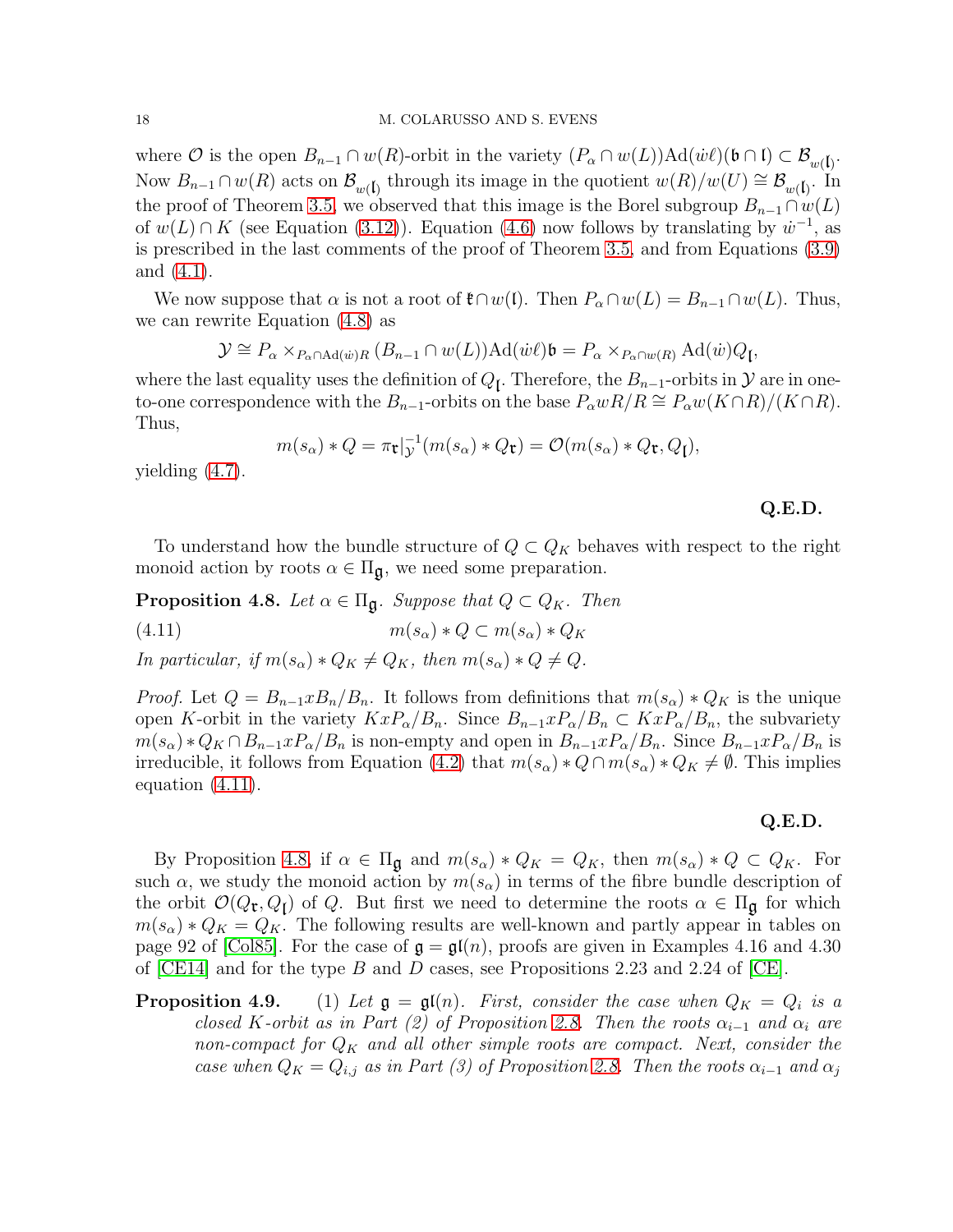are complex stable for  $Q_K$ . All other simple roots  $\alpha_k$  with  $k \neq i, j - 1$  are compact for  $Q_K$ . If  $j = i + 1$ , then the root  $\alpha_i$  is real for  $Q_K$ . If  $j > i + 1$ , the roots  $\alpha_i$  and  $\alpha_{j-1}$  are complex unstable.

- (2) Let  $\mathfrak{g} = \mathfrak{so}(2l + 1)$ . If  $Q_K$  is one of the two closed K-orbits given in Part (2) of Proposition [2.9,](#page-7-0) then the root  $\alpha_l$  is non-compact for  $Q_K$ , and all other simple roots are compact. Consider the orbit  $Q_K = Q_i$  as in Part (3) of Proposition [2.9.](#page-7-0) Then the root  $\alpha_i$  is complex stable for  $Q_K$ . The root  $\alpha_{i+1}$  is complex unstable for  $Q_K$  unless  $i = l - 1$  in which case it is real. All other simple roots are compact for  $Q_K$ .
- (3) Let  $\mathfrak{g} = \mathfrak{so}(2l)$ . In the case  $Q_K = Q_+$  is the unique closed orbit, then the roots  $\alpha_{l-1}$  and  $\alpha_l$  are complex stable for  $Q_+$  and all other simple roots are compact. In the case  $Q_K = Q_i$  as in Part (3) of Proposition [2.10,](#page-7-1) then the roots  $\alpha_{i-1}$  and  $\alpha_i$ are complex for  $Q_i$  with  $\alpha_{i-1}$  stable and  $\alpha_i$  unstable. All other simple roots are compact for  $Q_i$ , unless  $i = l - 1$  in which case  $\alpha_l$  is also complex unstable.

We use Proposition 4.9 to study the relation between roots  $\alpha \in \Pi_{\mathfrak{g}}$  such that  $m(s_{\alpha})$  \*  $Q_K = Q_K$  and the special parabolic subalgebras  $\mathfrak{r} \subset \mathfrak{g}$  constructed in Theorem [3.1.](#page-8-2) Let  $\tilde{w} \in W$  be given as follows:

<span id="page-18-3"></span>(4.12) 
$$
\tilde{w} = \begin{cases} w_i = (n, n-1, \dots, i+1, i) \text{ if } \mathfrak{g} = \mathfrak{gl}(n), & \text{and} \quad Q_K = Q_{i,j} \text{ or } Q_i \\ \text{id if } \mathfrak{g} = \mathfrak{so}(n), & \text{and} \quad Q_K = Q_i \text{ or } Q_+ \\ s_{\alpha_l} \text{ if } \mathfrak{g} = \mathfrak{so}(2l+1), & \text{and} \quad Q_K = Q_- \end{cases},
$$

and let  $\tilde{w}$  be a fixed representative of  $\tilde{w}$ . Then it follows from the construction of the special parabolic subalgebra  $\mathfrak{r}$  in Theorem [3.1](#page-8-2) that  $\mathfrak{r} = \tilde{w}(\mathfrak{p}_S)$ , where  $\mathfrak{p}_S$  is a standard parabolic subalgebra of  $\mathfrak g$  defined by the subset  $S \subset \Pi_{\mathfrak g}$  given by:

<span id="page-18-1"></span>(4.13) 
$$
S = \left\{ \begin{array}{ll} \{\alpha_i, \ldots, \alpha_{j-1}\} \text{ for } \mathfrak{g} = \mathfrak{gl}(n), & Q_K = Q_{i,j} \\ \{\alpha_i, \ldots, \alpha_l\} \text{ for } \mathfrak{g} = \mathfrak{so}(2l), & Q_K = Q_i \\ \{\alpha_{i+1}, \ldots, \alpha_l\} \text{ for } \mathfrak{g} = \mathfrak{so}(2l+1), & Q_K = Q_i \end{array} \right\}
$$

and where  $S = \emptyset$  and **r** is a Borel if  $Q_K$  is closed. Proposition 4.9 implies the following observation.

,

<span id="page-18-2"></span>**Corollary 4.10.** Let  $S \subset \Pi_{\mathfrak{g}}$  be the subset of simple roots given in [\(4.13\)](#page-18-1). Then

- (1) If  $\alpha \in S$ ,  $m(s_\alpha) * Q_K = Q_K$ .
- (2) If  $\alpha \in \Pi_{\mathfrak{g}} \setminus S$  and  $m(s_{\alpha}) * Q_K = Q_K$ , then  $\alpha$  is compact for  $Q_K$ .

We can now describe the right monoid action on a  $B_{n-1}$ -orbit  $Q \subset Q_K$  by a simple root  $\alpha \in \Pi_{\mathfrak{g}}$  with  $m(s_{\alpha}) * Q_K = Q_K$ . Recalling notation from Theorem [4.7,](#page-16-0) we let  $Q = \mathcal{O}(Q_{\mathbf{t}}, Q_{\mathbf{j}}) = B_{n-1} \cdot \mathrm{Ad}(\omega) \mathrm{Ad}(\ell \hat{v}) \mathfrak{b}_{+}$ , where  $w \in W_K^{K \cap R}$  and  $\ell \in K \cap L$ , with  $Q_{\mathfrak{r}} = B_{n-1} \cdot w(\mathfrak{r})$  and  $Q_{\mathfrak{f}} = (B_{n-1} \cap L) \cdot \text{Ad}(\ell)(\mathfrak{b}_{\hat{v}} \cap \mathfrak{l})$ , and  $\hat{v}$  is given in Propositions [2.8,](#page-5-0) [2.9,](#page-7-0) [2.10](#page-7-1)

<span id="page-18-0"></span>Theorem 4.11.

 $Suppose \alpha \in \Pi_{\mathfrak{A}}$ .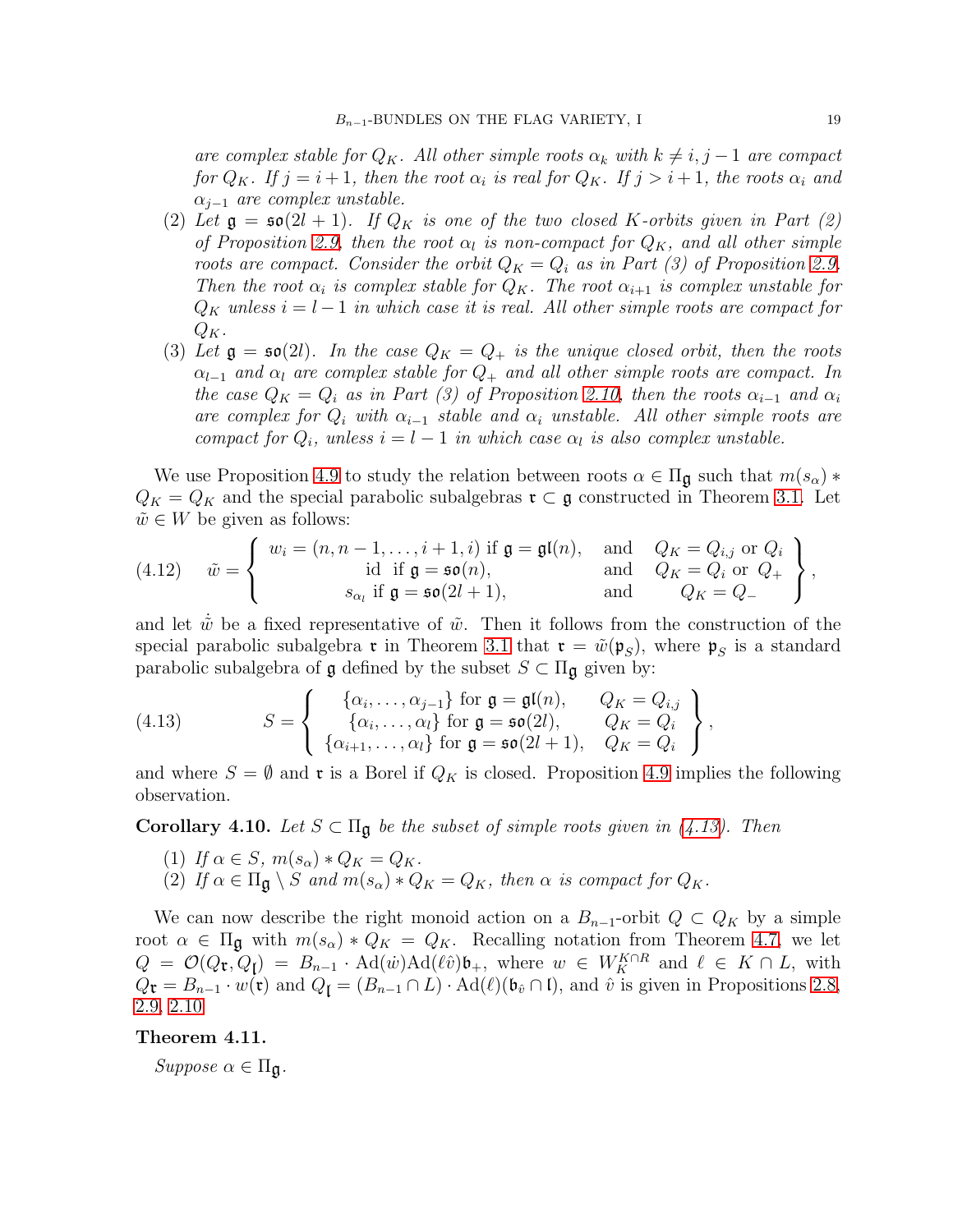(1) If  $\alpha \in S$ , then

(4.14) 
$$
m(s_{\alpha}) * \mathcal{O}(Q_{\mathfrak{r}}, Q_{\mathfrak{l}}) = \mathcal{O}(Q_{\mathfrak{r}}, m(s_{\tilde{w}(\alpha)}) * Q_{\mathfrak{l}}).
$$

<span id="page-19-1"></span>(2) If  $\alpha \in \Pi_{\mathfrak{g}} \setminus S$  and  $m(s_{\alpha}) * Q_K = Q_K$ , then  $\tilde{w}(\alpha) \in \Pi_{\mathfrak{k}}$  is a standard simple root strongly orthogonal to the roots of S, and

(4.15) 
$$
m(s_{\alpha}) * \mathcal{O}(Q_{\mathfrak{r}}, Q_{\mathfrak{l}}) = \mathcal{O}(m(s_{\tilde{w}(\alpha)}) * Q_{\mathfrak{r}}, Q_{\mathfrak{l}}),
$$

<span id="page-19-4"></span>where  $m(s_{\tilde{w}(\alpha)}) * Q_{\tilde{r}}$  is the right monoid action of the simple root  $\tilde{w}(\alpha)$  on the  $B_{n-1}$ -orbit  $Q_{\mathfrak{r}}$  in the partial flag variety  $Q_{K,\mathfrak{r}} = K/K \cap R$  of  $\mathfrak{k}$  defined in Part (2) of Remark [4.5.](#page-15-1)

*Proof.* First, suppose that  $\alpha \in S$ . Then by Corollary [4.10,](#page-18-2)  $m(s_{\alpha}) * Q_K = Q_K$ . Recall that by Equation [\(4.2\)](#page-14-1)  $m(s_\alpha) * Q$  is the open  $B_{n-1}$ -orbit in the variety  $\mathcal{Z} := B_{n-1} \dot{w} \ell \hat{v} P_\alpha / B_+$ . Since  $\alpha \in S$ ,  $P_{\alpha} \subset P_{S}$ . Further, the representative  $\hat{v} = \dot{w}p$ , where  $\dot{\tilde{w}}$  is the above representative of  $\tilde{w}$  given by [\(4.12\)](#page-18-3) and  $p \in M_S$  (see Equations [\(2.8\)](#page-6-0), [\(2.11\)](#page-7-4), and [\(2.13\)](#page-7-5)). It follows that the special parabolic subalgebra  $\mathfrak{r} = \text{Ad}(\hat{v})\mathfrak{p}_S$ . Thus,  $\pi_{\mathfrak{r}} : G/B \to G/R$ maps  $\mathcal Z$  to  $B_{n-1} \cdot w(\mathfrak r) = Q_{\mathfrak r}$  and hence  $\pi_{\mathfrak r} : \mathcal Z \to Q_{\mathfrak r}$  is a  $B_{n-1}$ -equivariant fibre bundle. We call the fibre F, and using Equation [\(3.8\)](#page-10-2) and Remark [3.7,](#page-12-2) we can identify  $F =$  $(B_{n-1} \cap w(L)) \cdot \text{Ad}(\dot{w}\ell\hat{v})(P_\alpha \cdot \mathfrak{b}_+)$ . Using Equation [\(3.9\)](#page-10-4), we see F is isomorphic to

$$
(4.16) \qquad (B_{n-1} \cap L) \cdot \mathrm{Ad}(\ell \hat{v}) (P_{\alpha} \cdot \mathfrak{b}_{+}) \cong (B_{n-1} \cap L) \ell \hat{v} (P_{\alpha} \cap M_S) / (B_{+} \cap M_S).
$$

The open  $B_{n-1}$ -orbit in Z fibres over  $Q_{\mathfrak{r}}$  with fibre isomorphic to the open  $B_{n-1} \cap L$ -orbit in the variety F. Using the decomposition  $\hat{v} = \dot{\tilde{w}} p$ , we can rewrite F as

<span id="page-19-0"></span>(4.17) 
$$
(B_{n-1} \cap L)\ell \tilde{w} p \tilde{w}^{-1} (P_{\tilde{w}(\alpha)} \cap L) / (\mathrm{Ad}(\tilde{w}) B_+ \cap L).
$$

But the open  $B_{n-1} \cap L$ -orbit in [\(4.17\)](#page-19-0) is exactly  $m(s_{\tilde{w}(\alpha)}) * Q_{\mathfrak{l}}$ , using Equation [\(4.2\)](#page-14-1). Equation [\(4.14\)](#page-19-1) follows.

Let  $\alpha \in \Pi_{\mathfrak{a}} \setminus S$  with  $m(s_{\alpha}) * Q_K = Q_K$ . By [\(4.2\)](#page-14-1),  $m(s_{\alpha}) * Q_K$  is the open  $B_{n-1}$ -orbit in the variety

<span id="page-19-3"></span>(4.18) 
$$
\mathcal{Y} = B_{n-1} \cdot \mathrm{Ad}(\dot{w}\ell\hat{v})(P_{\alpha} \cdot \mathfrak{b}_{+}) = B_{n-1} \cdot \mathrm{Ad}(\dot{w}\ell)(P_{\mathrm{Ad}(\hat{v})\alpha} \cdot \mathfrak{b}).
$$

We begin by analyzing the homogeneous space  $P_{\text{Ad}(\hat{v})\alpha}/B$ . First, consider the root  $\text{Ad}(\hat{v})\alpha$ of  $\operatorname{Ad}(\hat{v})\mathfrak{h}_n$ . We claim

<span id="page-19-2"></span>(4.19) 
$$
Ad(\hat{v})\alpha = \tilde{w}(\alpha) \in \Pi_{\mathfrak{p}},
$$

where  $\tilde{w} \in W$  is given by [\(4.12\)](#page-18-3). We show [\(4.19\)](#page-19-2) in the case where  $\mathfrak{g} = \mathfrak{gl}(n)$ . If  $Q_K = Q_i$  is a closed K-orbit as in Part (2) of Proposition [2.8,](#page-5-0) then  $\hat{v} = w_i = \tilde{w}$ . Since  $m(s_\alpha) * Q_K = Q_K$ , then by Proposition 4.9,  $\alpha = \alpha_j$ ,  $j \neq i-1$ , *i*. It is routine to check that  $\tilde{w}(\alpha_j) = w_i(\alpha_j) = \alpha_{j-1}$  for  $i < j \leq n$  and  $\tilde{w}(\alpha_j) = \alpha_j$  for  $j < i-1$ . In either case,  $\tilde{w}(\alpha) \in \Pi_{\mathfrak{k}} = {\alpha_1, \ldots, \alpha_{n-2}}$ . Now suppose  $Q_K = Q_{i,j}$  is not closed as in Part (3) of Proposition [2.8.](#page-5-0) Then  $\hat{v} = w_i u_{\alpha_{i+1}} s_{\alpha_{i+1}} \dots s_{\alpha_{j-1}}$  by Equation [\(2.8\)](#page-6-0). Then since  $\alpha \in \Pi_{\mathfrak{g}} \setminus S$  with  $m(s_{\alpha}) * Q_K = Q_K$ , then it follows from Definition [4.2](#page-14-2) and Proposition 4.9 that  $\alpha$  is strongly orthogonal to the roots of  $S = {\alpha_i, \dots, \alpha_{j-1}}$  (see Equation [\(4.13\)](#page-18-1)). In particular,  $\alpha$  is orthogonal to the roots of S, so  $\text{Ad}(\hat{v})\alpha = \tilde{w}u_{\alpha_i}(\alpha)$ . Further, since  $\alpha$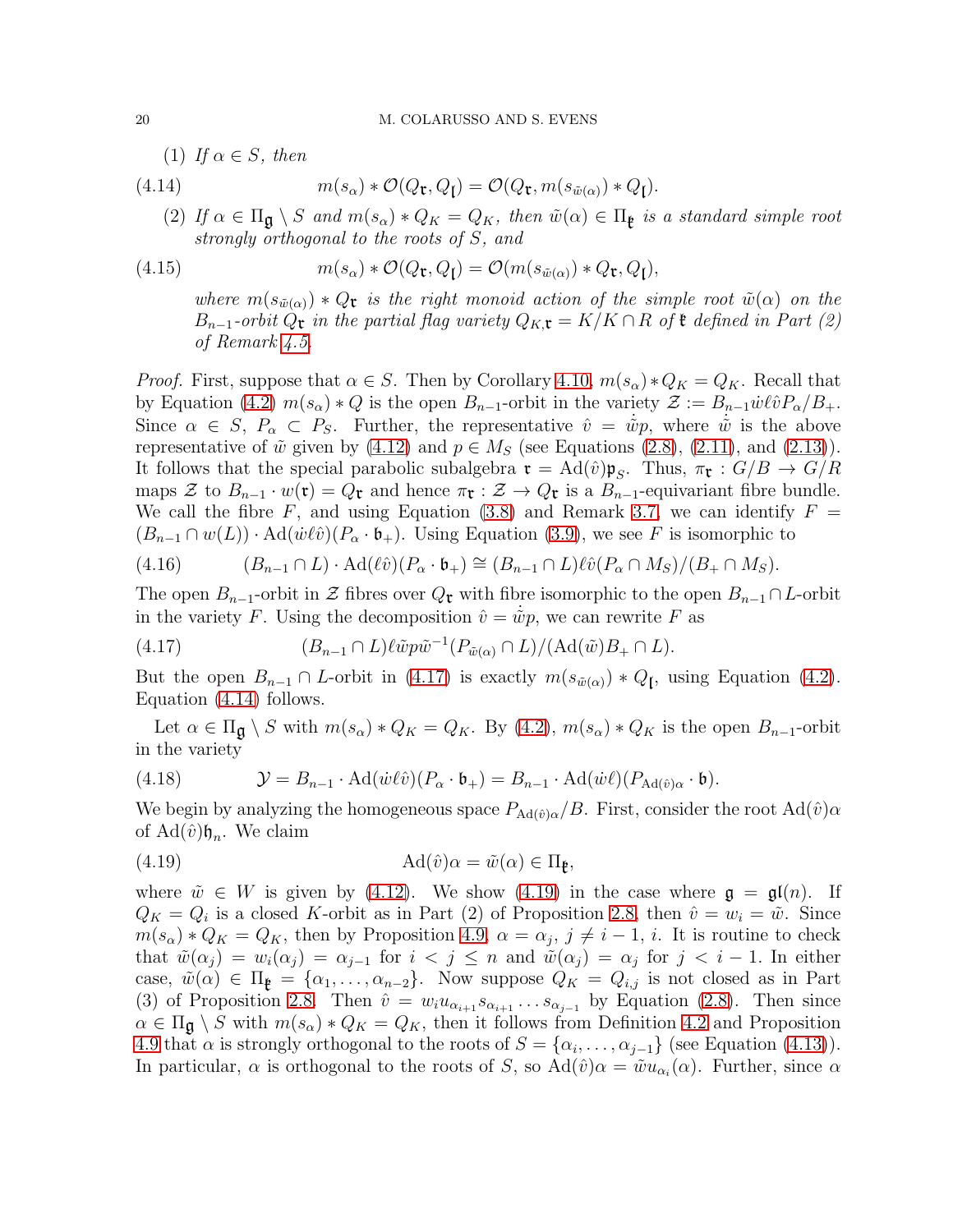is strongly orthogonal to  $\alpha_i$ , Proposiiton 6.72 of [\[Kna02\]](#page-22-4) implies that  $u_{\alpha_i}(\alpha) = \alpha$ , and we conclude that  $\text{Ad}(\hat{v})\alpha = \tilde{w}(\alpha)$ . The remainder of the argument proceeds as in the case where  $Q_K = Q_i$  is closed, and the claim in [\(4.19\)](#page-19-2) is established in the  $\mathfrak{gl}(n)$  case. The orthogonal cases are simpler and can be handled in an analogous fashion.

Now it follows from Part (2) of Corollary [4.10](#page-18-2) that  $\alpha$  is compact for  $Q_K$ . It then follows from our discussion in Section [2.3](#page-3-3) that the space  $P_{\tilde{w}(\alpha)}/B$  is a single orbit of a Levi factor of  $P_{\tilde{w}(\alpha)}$ . Let  $M_{\alpha} \subset P_{\alpha}$  be the  $H_n$ -stable Levi factor, so that  $M_{\tilde{w}(\alpha)} :=$  $\text{Ad}(\tilde{w})M_{\alpha} \subset K$  is a Levi factor of  $P_{\tilde{w}(\alpha)}$ . Thus, the variety  $\mathcal{Y}$  in Equation [\(4.18\)](#page-19-3) equals  $\mathcal{Y} = B_{n-1} \cdot \text{Ad}(w\ell)(M_{\tilde{w}(\alpha)} \cdot \mathfrak{b})$ . Since  $\alpha$  is strongly orthogonal to the roots of S, it follows that  $\tilde{w}(\alpha)$  is strongly orthogonal to the roots of l. Since  $L \cap K \subset L$ , it follows that the groups  $M_{\tilde{w}(\alpha)}$  and  $L \cap K$  commute. Therefore,

(4.20) 
$$
\pi_{\mathfrak{r}}(\mathcal{Y}) = B_{n-1} w M_{\tilde{w}(\alpha)}(K \cap R)/(K \cap R).
$$

If  $J \subset \Pi_{\mathfrak{k}}$ , we let  $S_J \subset K$  be the standard parabolic subgroup of K given by the subset  $J$  of  $\Pi_{\mathfrak{k}}$ . Now we claim that

(4.21) 
$$
\pi_{\mathbf{t}}(\mathcal{Y}) = B_{n-1} w S_{\Pi_{\mathbf{t}} \mathbf{t}} \omega_{\tilde{w}(\alpha)}(K \cap R) / (K \cap R),
$$

Indeed,

$$
B_{n-1}wS_{\Pi_{\mathfrak{g}}\mathfrak{g}}(K\cap R)/(K\cap R) = B_{n-1}wS_{\tilde{w}(\alpha)}(K\cap R)/(K\cap R)
$$
  
= 
$$
B_{n-1}wM_{\tilde{w}(\alpha)}(K\cap R)/(K\cap R)
$$
  
= 
$$
\pi_{\mathfrak{r}}(\mathcal{Y}).
$$

Now by Equation [\(4.4\)](#page-15-3),  $m(s_{\tilde{w}(\alpha)})$ \* $Q_{\mathfrak{r}}$  is the open  $B_{n-1}$ -orbit in the variety  $B_{n-1}wS_{\Pi_{\mathfrak{r}}|\mathfrak{r}}\psi_{\tilde{w}(\alpha)}(K\cap$  $R/(K \cap R) = \pi_{\mathfrak{r}}(\mathcal{Y})$ . Since the group  $M_{\tilde{w}(\alpha)}$  acts trivially on  $\mathfrak{l} \cap \mathfrak{k}$ , the variety  $\mathcal Y$  has the structure of a  $B_{n-1}$ -equivariant fibre bundle with smooth base  $\pi_{\mathfrak{r}}(\mathcal{Y})$  and fibre  $Q_{\mathfrak{l}}$ . It follows that  $\pi_{\mathfrak{r}}|y$  is a flat morphism and is therefore open by Exercise III.9.1 of [\[Har77\]](#page-22-10). Thus,  $\pi_{\mathfrak{r}}(m(s_{\alpha}) * Q) = m(s_{\tilde{w}(\alpha)}) * Q_{\mathfrak{r}}$  and Equation [\(4.15\)](#page-19-4) now follows.

## Q.E.D.

It follows from Theorems [4.7](#page-16-0) and [4.11](#page-18-0) that to understand the monoid action on  $Q =$  $\mathcal{O}(Q_{\mathbf{t}}, Q_{\mathbf{l}}) \subset Q_K$  by roots  $\alpha \in \Pi_{\mathbf{g}} \cup \Pi_{\mathbf{g}}$  such that  $m(s_\alpha) * Q_K = Q_K$ , it suffices to understand the monoid action on  $B_{n-1}$ -orbits in  $K/(K \cap R)$  discussed in Remark [4.5](#page-15-1) as well as the monoid action on  $Q_l$ . The former is well understood, and in the next result, we use the correspondence  $Q \mapsto Q^{op}$  in Equation [\(3.14\)](#page-12-0) to understand the latter. For the statement of the next result, we recall the particular representative  $\mathfrak b$  of the open K-orbit that is used in the proof of Theorem [3.8](#page-12-1) to establish the correspondence in [\(3.14\)](#page-12-0). We let  $\widetilde{Q}_K = K \cdot \widetilde{\mathfrak{b}}$  where  $\widetilde{\mathfrak{b}}$  is the Borel subalgebra of  $\mathfrak g$  which stabilizes the flag  $\widetilde{\mathcal{F}}$ :

<span id="page-20-0"></span>
$$
(4.22) \qquad \tilde{\mathcal{F}} = \left\{ \begin{array}{ll} (e_{n-1} + e_n \subset e_1 \subset e_2 \subset \cdots \subset e_{n-2} \subset e_n) & \text{if } \mathfrak{g} = \mathfrak{gl}(n), \\ (e_l \subset e_1 \subset e_2 \subset \cdots \subset e_{l-1}) & \text{if } \mathfrak{g} = \mathfrak{so}(2l) \\ (ie_l + \sqrt{2}ie_0 - ie_{-l} \subset e_1 \subset e_2 \subset \cdots \subset e_{l-1}) & \text{if } \mathfrak{g} = \mathfrak{so}(2l+1) \end{array} \right\},
$$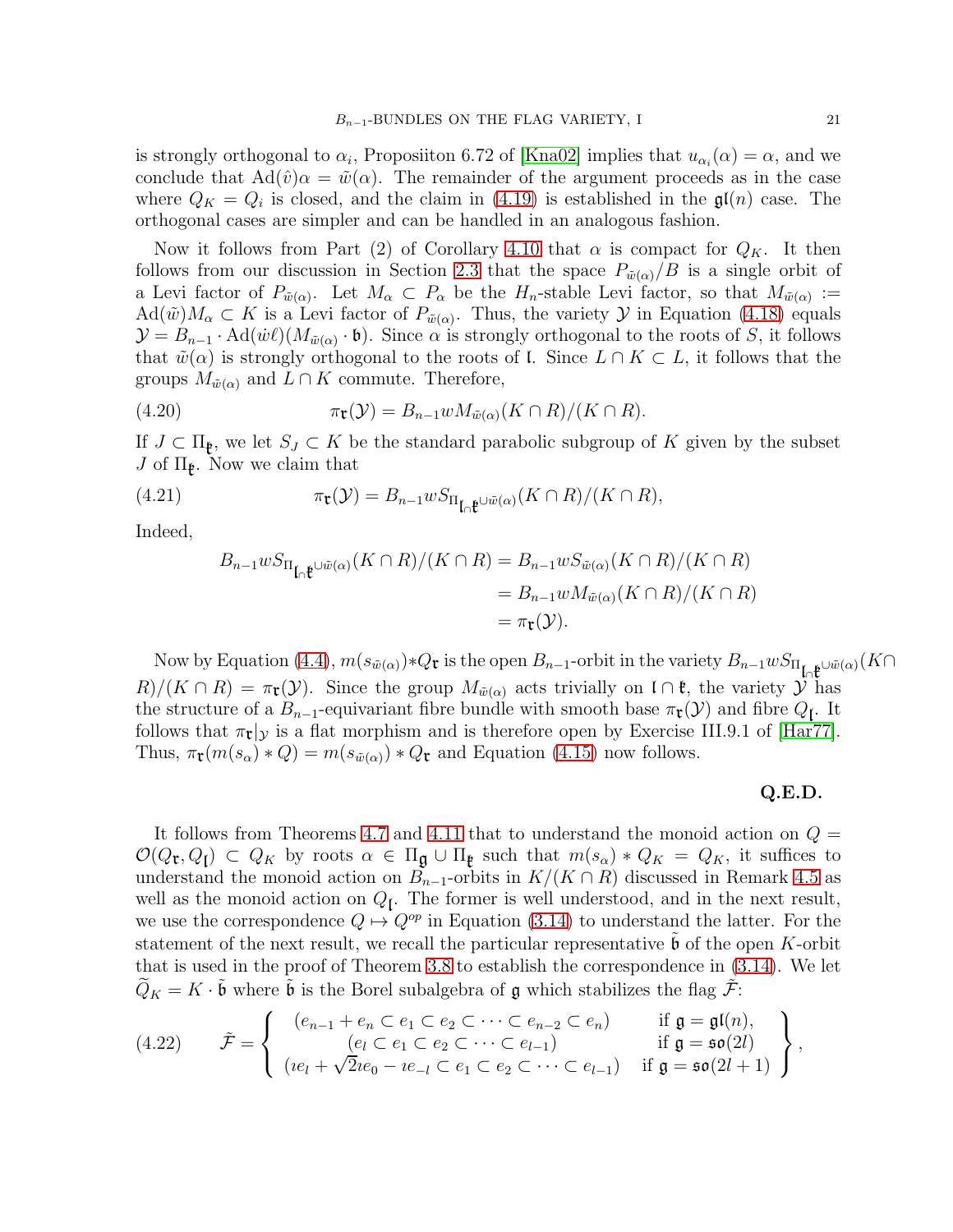<span id="page-21-0"></span>**Theorem 4.12.** Let  $Q = B_{n-1} \cdot \text{Ad}(k)$  be a  $B_{n-1}$ -orbit in the open K-orbit  $\widetilde{Q}_K$  on  $\mathcal{B}_n$ , and let  $Q^{op} = B_{n-2} \cdot \text{Ad}(k^{-1}) \mathfrak{b}_{n-1}$  be the corresponding  $B_{n-2}$ -orbit on  $\mathcal{B}_{n-1}$  as in Remark [3.9.](#page-13-3)

<span id="page-21-1"></span>Let  $\alpha \in \Pi_{\mathfrak{k}}$ , then

(4.23) 
$$
(m(s_{\alpha}) * Q)^{op} = m(s_{\alpha}) * Q^{op} \subset \mathcal{B}_{n-1},
$$

where  $m(s_\alpha) * Q$  denotes the left monoid action of  $s_\alpha$  on the  $B_{n-1}$ -orbit  $Q$  in  $\mathcal{B}_n$ , and  $m(s_{\alpha}) * Q^{op}$  denotes the right monoid action of  $s_{\alpha}$  on the  $B_{n-2}$ -orbit  $Q^{op}$  in  $\mathcal{B}_{n-1}$ .

<span id="page-21-2"></span>Let  $\alpha = \alpha_j \in \Pi_{\mathfrak{g}}$  be a simple root which is compact for  $Q_K$ . Then

(4.24) 
$$
(m(s_{\alpha_j}) * Q)^{op} = m(s_{\alpha_{j-1}}) * Q^{op},
$$

where  $m(s_{\alpha_j}) * Q$  is the right monoid action of  $s_{\alpha_j}$  on Q and  $m(s_{\alpha_{j-1}}) * Q^{op}$  is the left monoid action of  $s_{\alpha_{j-1}}$  on  $Q^{op}$  and  $\alpha_{j-1} \in \Pi_{\mathfrak{k}_{n-2}}$  is a standard simple root.

Moreover, the correspondences in Equations  $(4.23)$  and  $(4.24)$  preserve root types. That is to say that  $\alpha$  is complex stable, complex unstable, non-compact, etc for Q if and only if  $\alpha$  is complex stable, unstable, non-compact, etc for  $Q^{op}$  in [\(4.23\)](#page-21-1) and similarly for  $\alpha_j$ and  $\alpha_{i-1}$  in [\(4.24\)](#page-21-2).

*Proof.* Let  $\alpha \in \Pi_{\mathfrak{g}}$ . Then by Equation [4.1,](#page-14-0) we know  $m(s_{\alpha}) * Q$  is the open  $B_{n-1}$ -orbit in the variety  $\mathcal{Y}_Q := P_\alpha k B_{n-2} / B_{n-2} \subset \tilde{Q}$ . Under the correspondence in Equation [\(3.16\)](#page-13-1), we have

$$
\mathcal{Y}_Q^{op} = B_{n-2} k^{-1} P_\alpha / B_{n-1}.
$$

Since  $m(s_\alpha)*Q^{op}$  is the open  $B_{n-2}$ -orbit in  $B_{n-2}k^{-1}P_\alpha/B_{n-1}$ , Equation [\(4.23\)](#page-21-1) now follows from Equation [\(4.2\)](#page-14-1).

Now we consider the right monoid action. Let  $\alpha \in \Pi_{\mathfrak{g}}$  be compact for the open K-orbit  $\widetilde{Q}_K = K \cdot \widetilde{\mathfrak{b}}$ . Let  $\widetilde{\mathfrak{b}} = \text{Ad}(g)\mathfrak{b}_+$ . By Equation  $(4.2)$ ,  $m(s_\alpha) * Q$  is the open  $B_{n-1}$ -orbit in the variety  $B_{n-1} \cdot \text{Ad}(kg)(P_\alpha \cdot \mathfrak{b}_+)$ . Since  $\alpha$  is compact for  $\widetilde{Q}_K$ ,  $gP_\alpha/B_+$  is a single  $K \cap \text{Ad}(g)P_{\alpha}$ -orbit, so that  $gP_{\alpha}/B_{+} \cong (K \cap \text{Ad}(g)P_{\alpha})/(K \cap \text{Ad}(g)B_{+})$ . Therefore,

<span id="page-21-3"></span>(4.25) 
$$
B_{n-1} \cdot \mathrm{Ad}(kg)(P_{\alpha} \cdot \mathfrak{b}_{+}) \cong B_{n-1} \cdot \mathrm{Ad}(k)((\mathrm{Ad}(g)P_{\alpha} \cap K) \cdot \mathfrak{b}_{n-2}).
$$

Using  $(3.16)$  and  $(4.25)$ , it follows that

<span id="page-21-4"></span>(4.26) 
$$
(B_{n-1} \cdot \mathrm{Ad}(kg)(P_\alpha \cdot \mathfrak{b}_+))^{op} = (\mathrm{Ad}(g)P_\alpha \cap K) \cdot \mathrm{Ad}(k^{-1})\mathfrak{b}_{n-1}.
$$

We now claim that the group  $\text{Ad}(g)P_\alpha \cap K$  in [\(4.26\)](#page-21-4) is the simple parabolic subgroup of  $K_{n-2}$  corresponding to the simple root  $\alpha_{j-1}$ . Equation [\(4.24\)](#page-21-2) now follows from [\(4.26\)](#page-21-4). We verify the claim in the case where  $\mathfrak{g} = \mathfrak{gl}(n)$ . Suppose  $\alpha = \alpha_j$  is compact for  $Q_K = Q_{1,n}$ . By Proposition 4.9, it follows that  $j \neq 1, n - 1$ . The image of the flag from Equation [\(4.22\)](#page-20-0) is the partial flag  $\mathcal{PF}_z$  denoted  $e_{n-1} + e_n \subset e_1 \subset \cdots \subset e_{j-2} \subset \{e_{j-1}, e_j\} \subset e_{j+1} \subset$  $\cdots \subset e_{n-2} \subset e_n$ . As in the proof of Theorem [3.8,](#page-12-1) we compute the stabilizer  $G_{n-1,z}$  of this partial flag in  $G_{n-1}$ . For g in  $G_{n-1,z}$ , since g stabilizes the line spanned by  $e_{n-1} + e_n$ , we see that  $g \cdot e_{n-1} = e_{n-1}$ . Recalling the notation setting  $U_k$  equal to the span of  $e_1, \ldots, e_k$ ,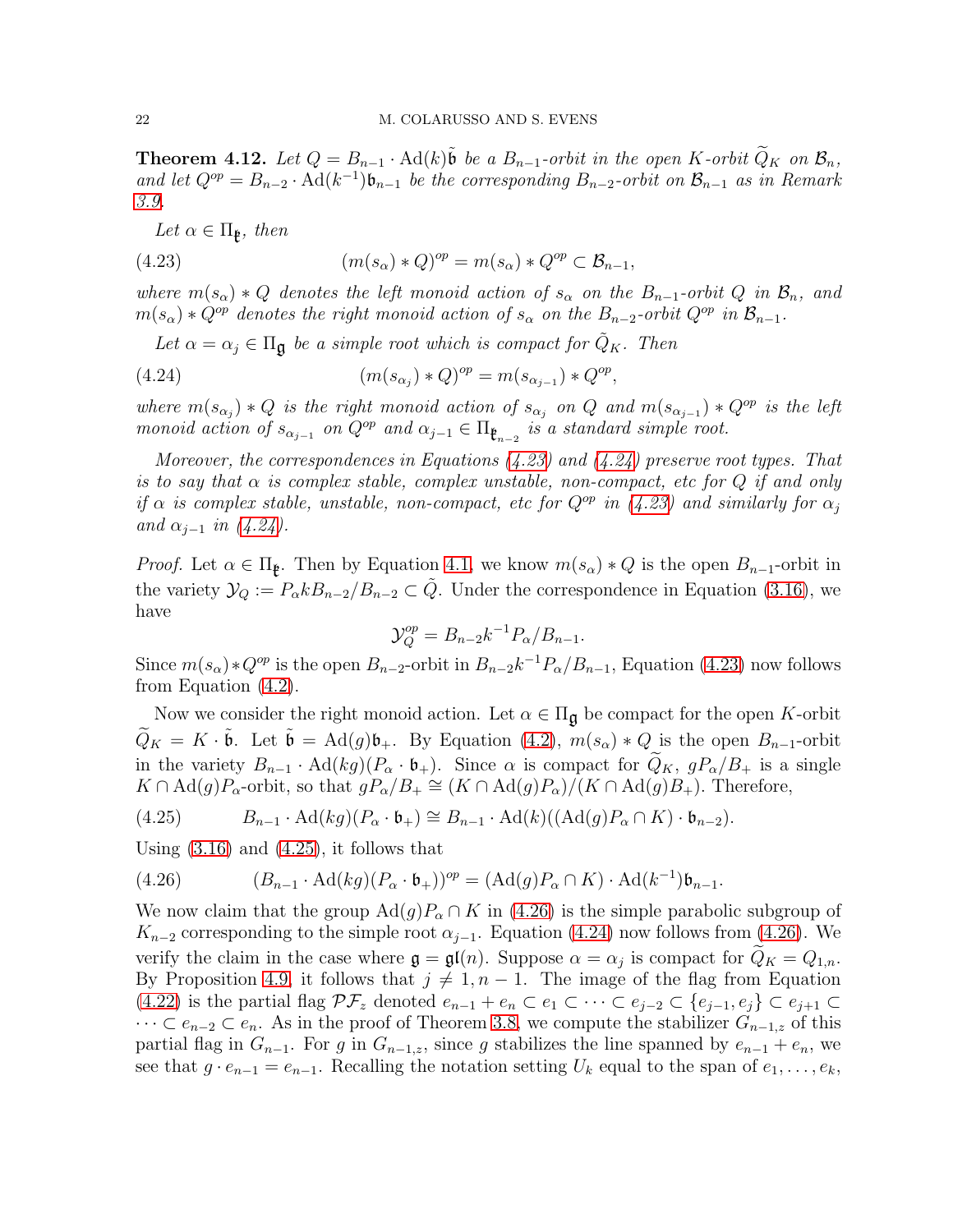we see as before that  $g \cdot U_k \subset U_k + \mathbb{C}(e_{n-1} + e_n)$  for  $k = 1, \ldots, n-2$  and  $k \neq j-1$ , and for  $k = j - 1$ ,  $g \cdot U_{j-1} \subset U_j + \mathbb{C}(e_{n-1} + e_n)$ . As in Theorem [3.8,](#page-12-1) since  $g \in G_{n-1}$  and hence stabilizes the subspace  $U_{n-1}$ , we see that  $g \in G_{n-2}$  and the claim follows since the subgroup of  $G_{n-2}$  stablilizing the partial flag  $(e_1 \subset \cdots \subset \{e_{j-1}, e_j\} \subset \cdots \subset e_{n-2})$  is the simple parabolic subgroup of  $G_{n-2}$  corresponding to  $\alpha_{i-1}$ . The proofs of the claim in the orthogonal cases are similar, and are left to the reader.

To see the assertion about root types, consider the variety  $\mathcal{Y}_Q = p^{-1}(K \cdot (Q, eB_{n-1})),$ where  $p: G/B \times K/B_{n-1} \to G/P_\alpha \times K/B_{n-1}$  in case  $\alpha \in \Pi_{\mathfrak{g}}$  and  $p: G/B \times K/B_{n-1} \to G/P_\alpha$  $G/B \times K/P_{n-1,\alpha}$  in case  $\alpha \in \Pi_{\mathfrak{k}}$ . For  $\alpha \in \Pi_{\mathfrak{k}}$ , then  $\alpha$  is complex stable for Q if and only if  $\mathcal{Y}_Q$  consists of two double cosets with  $K \cdot (Q, eB_{n-1})$  connected and codimension 1 in the closure of the other double coset. This is the same as the condition for  $\alpha$  to be complex stable for  $Q^{op}$ . The remaining cases are similar.

## Q.E.D.

Remark 4.13. As a consequence of the above results, we have completely understood the monoid action for simple roots of  $\mathfrak k$ , and for simple roots of  $\mathfrak g$  in the subset S associated to the orbit  $Q_K$  by [\(4.13\)](#page-18-1), and for simple roots  $\alpha$  of  $\mathfrak g$  not in S when  $m(s_\alpha)*Q_K=Q_K$ . We will treat the remaining cases in a sequel to this paper.

## **REFERENCES**

- <span id="page-22-7"></span>[BH00] Michel Brion and Aloysius G. Helminck, On orbit closures of symmetric subgroups in flag varieties, Canad. J. Math. 52 (2000), no. 2, 265–292.
- <span id="page-22-6"></span>[CE] Mark Colarusso and Sam Evens, Eigenvalue coincidences and multiplicity free spherical pairs, arXiv:1410.3901, October 15, 2014, 36 pages.
- <span id="page-22-5"></span>[CE14] Mark Colarusso and Sam Evens, The Gelfand-Zeitlin integrable system and K-orbits on the flag variety, Symmetry: representation theory and its applications, Progr. Math., vol. 257, Birkhäuser/Springer, New York, 2014, pp. 85–119.
- <span id="page-22-3"></span>[CE19] Mark Colarusso and Sam Evens, The Complex Orthogonal Gelfand–Zeitlin System, International Mathematics Research Notices 2021 (2019), no. 4, 2682–2722.
- <span id="page-22-9"></span>[Col85] David H. Collingwood, Representations of rank one Lie groups, Research Notes in Mathematics, vol. 137, Pitman (Advanced Publishing Program), Boston, MA, 1985.
- <span id="page-22-1"></span>[GP18] Jacopo Gandini and Guido Pezzini, Orbits of strongly solvable spherical subgroups on the flag variety, J. Algebraic Combin. 47 (2018), no. 3, 357–401.
- <span id="page-22-2"></span>[GW98] Roe Goodman and Nolan R. Wallach, Representations and invariants of the classical groups, Encyclopedia of Mathematics and its Applications, vol. 68, Cambridge University Press, Cambridge, 1998.
- <span id="page-22-10"></span>[Har77] Robin Hartshorne, Algebraic geometry, Springer-Verlag, New York, 1977, Graduate Texts in Mathematics, No. 52.
- <span id="page-22-0"></span>[Has04] Takashi Hashimoto,  $B_{n-1}$ -orbits on the flag variety  $GL_n/B_n$ , Geom. Dedicata 105 (2004), 13–27.
- <span id="page-22-8"></span>[Hum75] James E. Humphreys, Linear algebraic groups, Springer-Verlag, New York, 1975, Graduate Texts in Mathematics, No. 21.
- <span id="page-22-4"></span>[Kna02] Anthony W. Knapp, Lie groups beyond an introduction, second ed., Progress in Mathematics, vol. 140, Birkhäuser Boston Inc., Boston, MA, 2002.